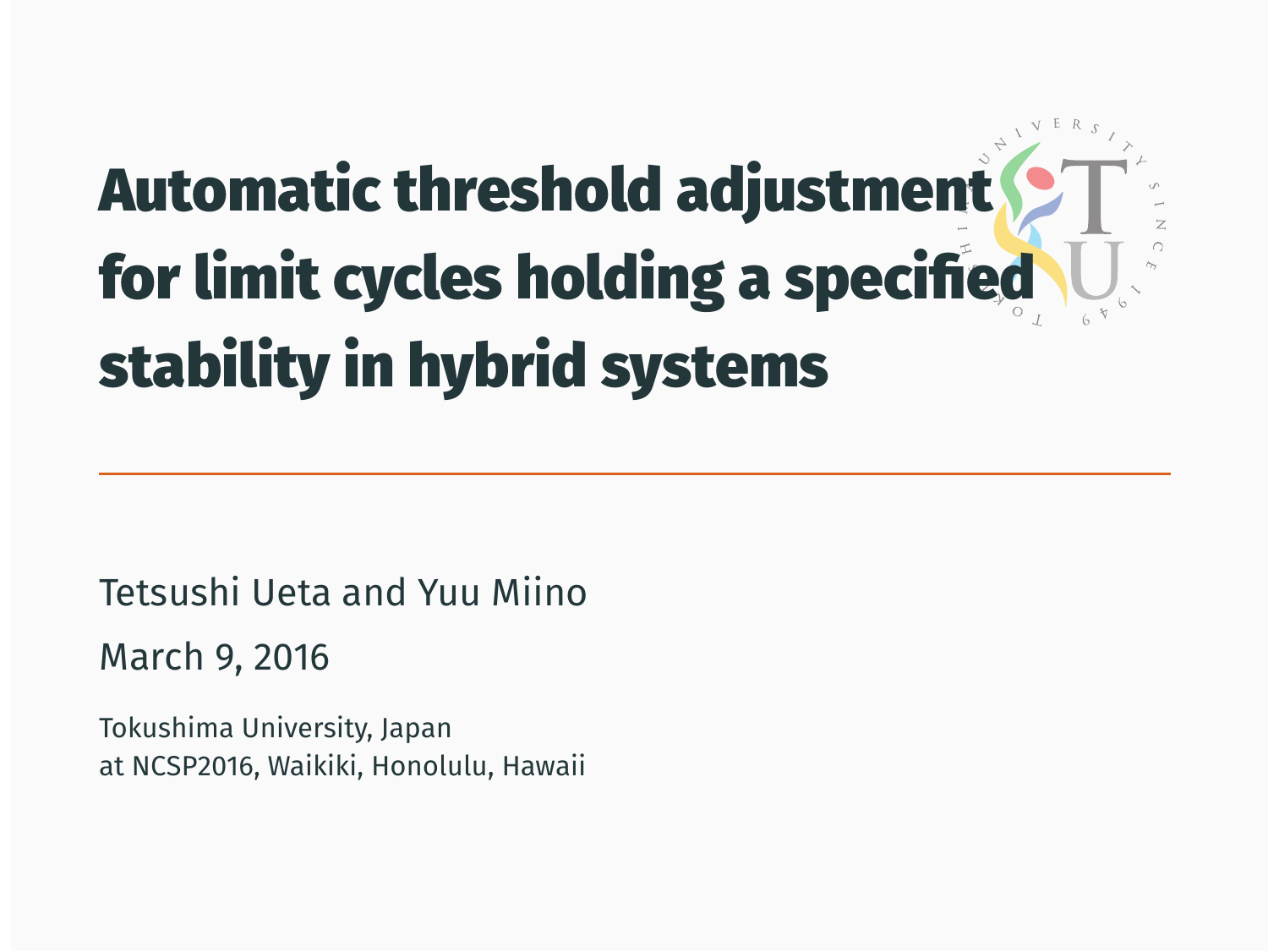# Hybrid systems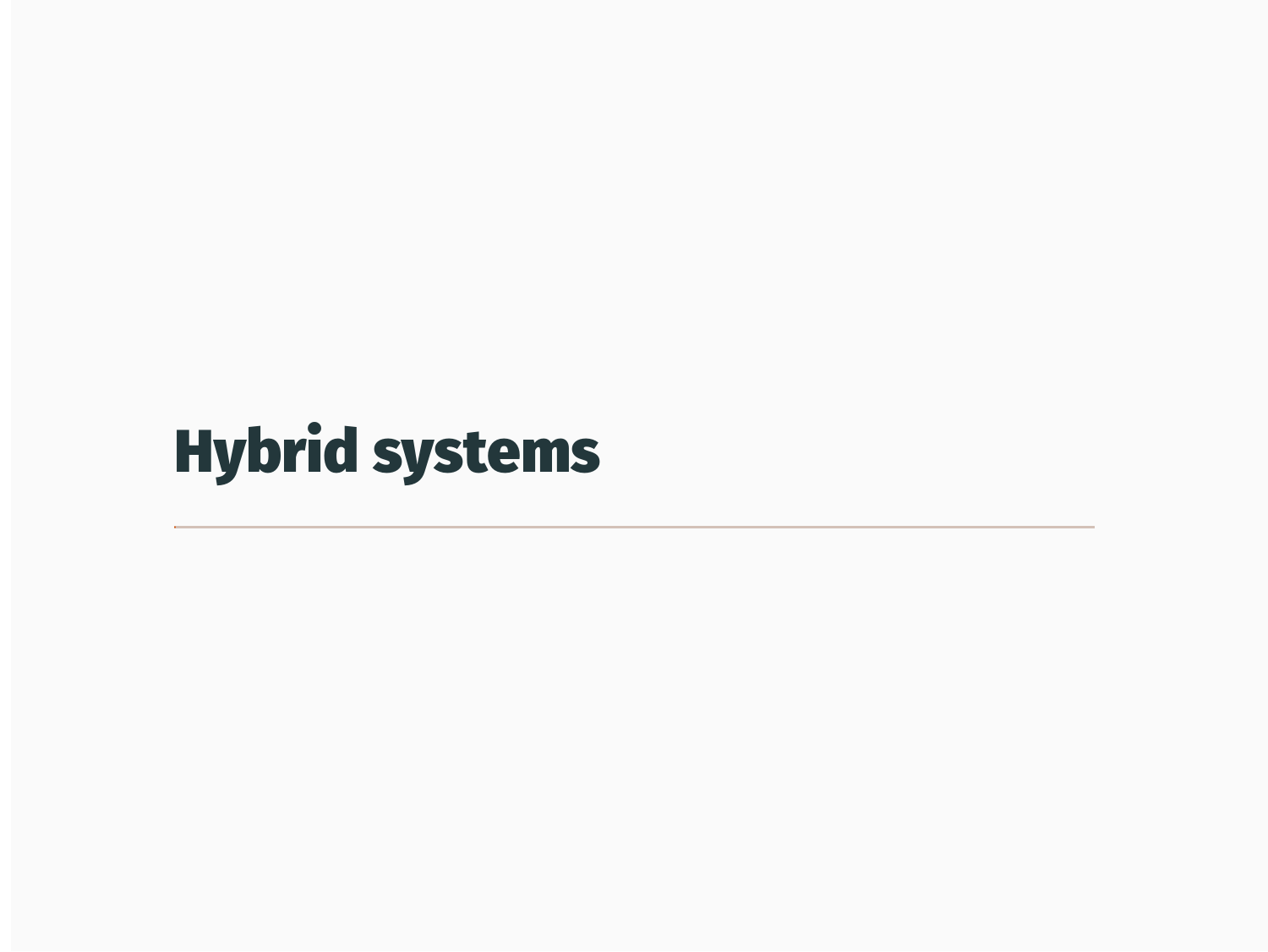### Hybrid systems—Finite automata

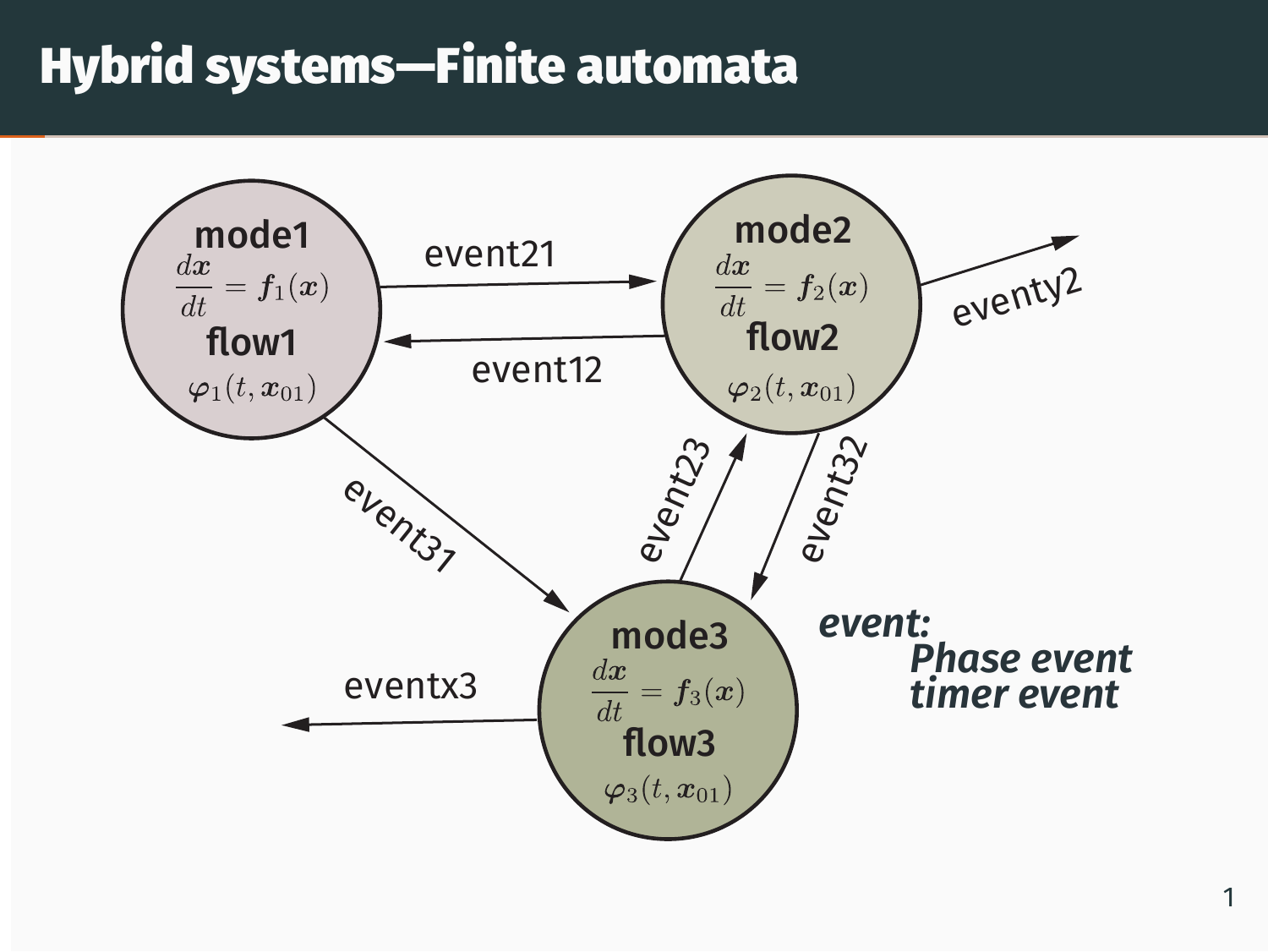Computation of bifurcation sets in hybrid systems

• T. Kousaka, T. Ueta, and H. Kawakami, " Bifurcation of switched nonlinear dynamical systems," IEEE Trans. CAS-II, 46, no. 7, pp. 878–885, 1999.

• ...

• Y. Miino, D. Ito, and T. Ueta, "A computation method for non-autonomous systems with discontinuous characteristics," Chaos, Solitons & Fractals, 77, 8, pp. 277–285, 2015.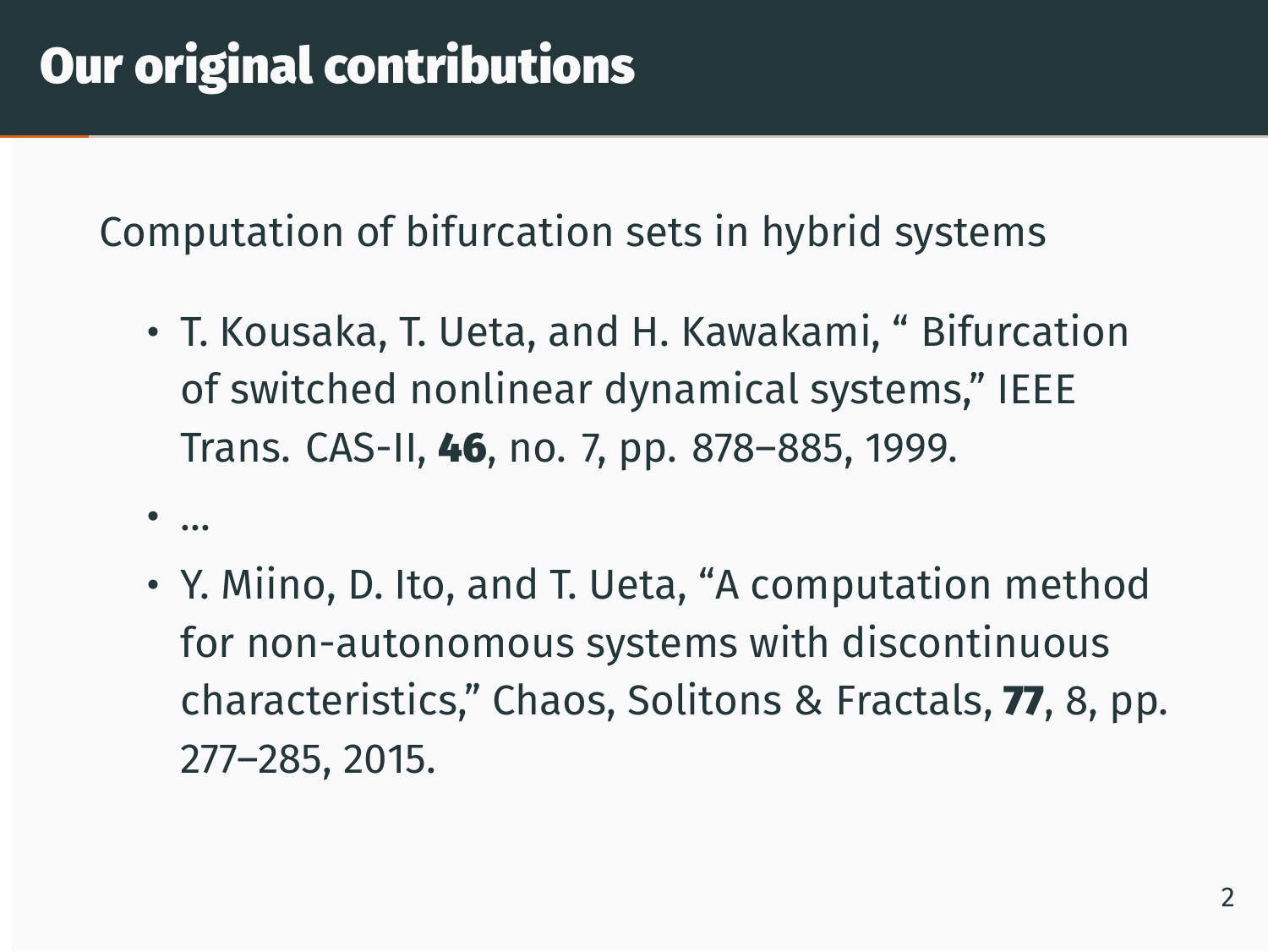Given the hybrid system:

$$
\frac{d\mathbf{x}}{dt} = \mathbf{f}(\mathbf{x})
$$

where, *f* contains several different dynamical systems aligned by a threshold  $\mathbf{x}_{\text{th}} \in \mathbf{R}$ 

Assume that a solution is written by:

$$
\boldsymbol{x}(t)=\boldsymbol{\phi}(t,\boldsymbol{x}_0),\quad \boldsymbol{x}(0)=\boldsymbol{\phi}(0,\boldsymbol{x}_0)=\boldsymbol{x}_0.
$$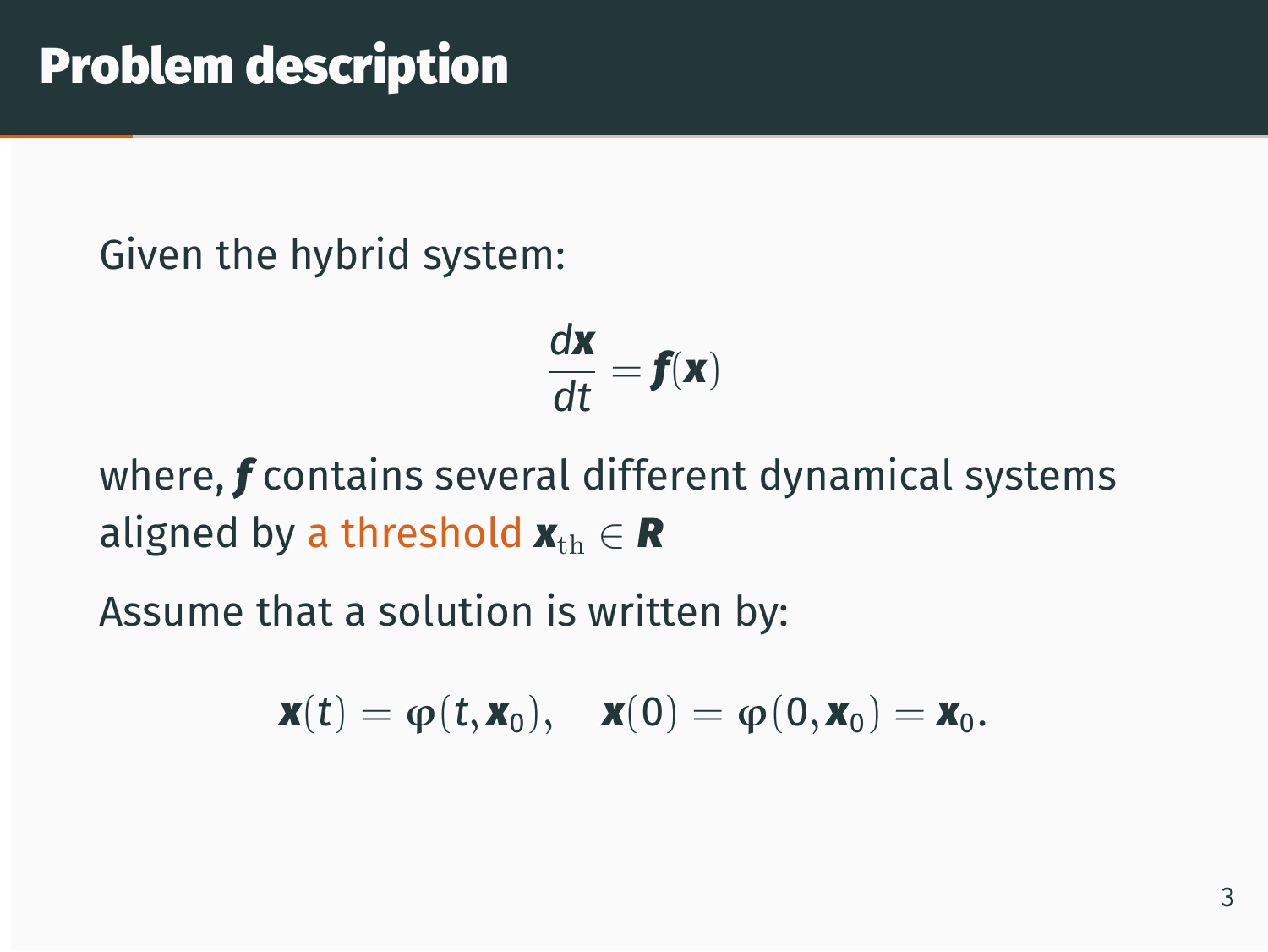### **Our speciality**

$$
\frac{d\boldsymbol{x}}{dt} = \begin{cases} \boldsymbol{f}_0(\boldsymbol{x}) & \text{if } \boldsymbol{x} \in R_1 \\ \boldsymbol{f}_1(\boldsymbol{x}) & \text{if } \boldsymbol{x} \in R_2 \\ \vdots \\ \boldsymbol{f}_{m-1}(\boldsymbol{x}) & \text{if } \boldsymbol{x} \in R_{m-1} \Leftrightarrow \phi_{m-1} \end{cases}
$$

where *R<sup>i</sup>* is a region of *i*.

# We can evaluate <sup>∂</sup>φ*<sup>j</sup>* ∂*x*th*<sup>j</sup>* even though *x*th*<sup>j</sup>* are implicit parameters!

D. Ito, T. Ueta, and K. Aihara: IEICE Trans. Fundum. JA-94, No. 8, 2011. (Japanese)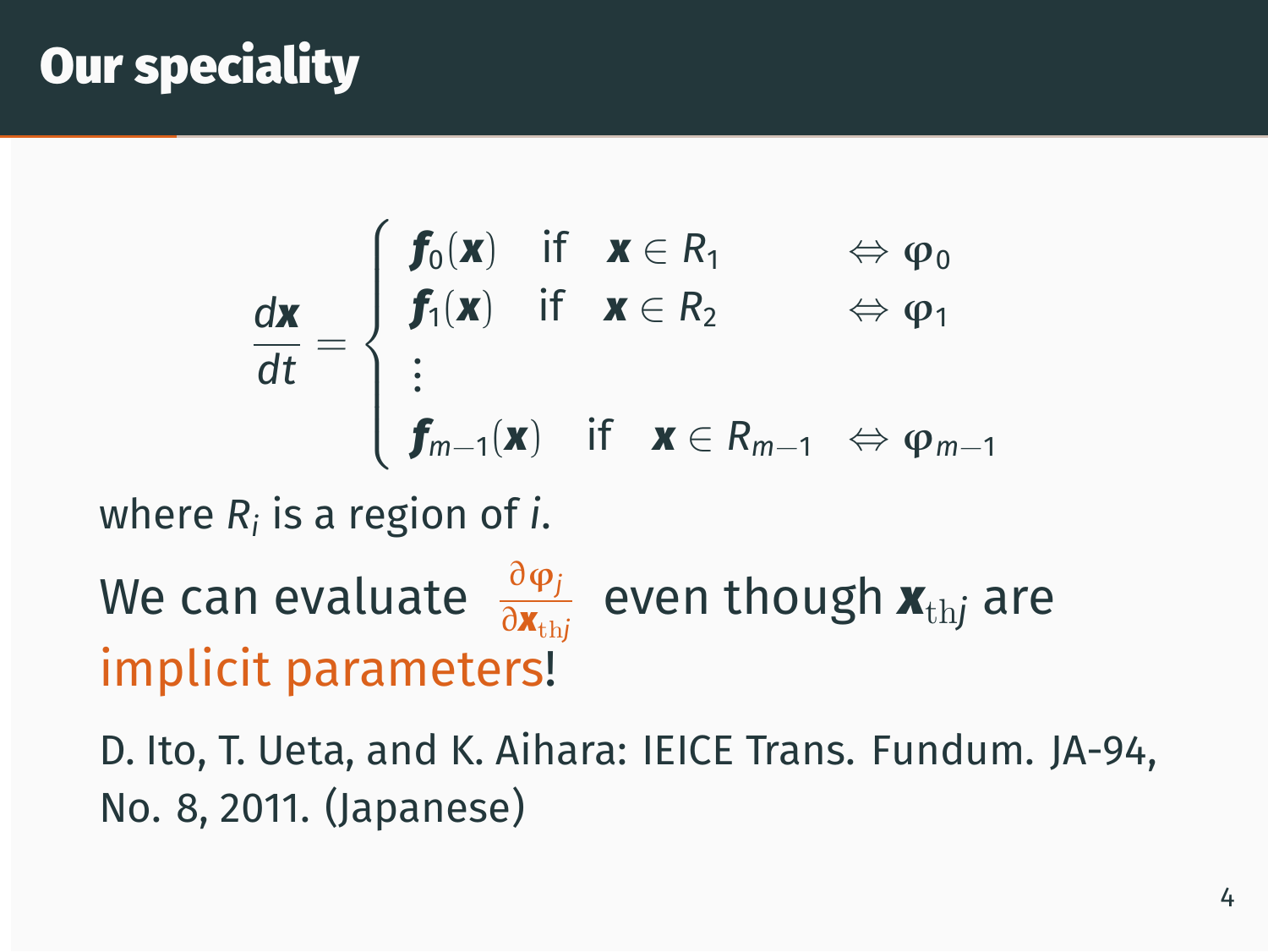### **Perturbations**

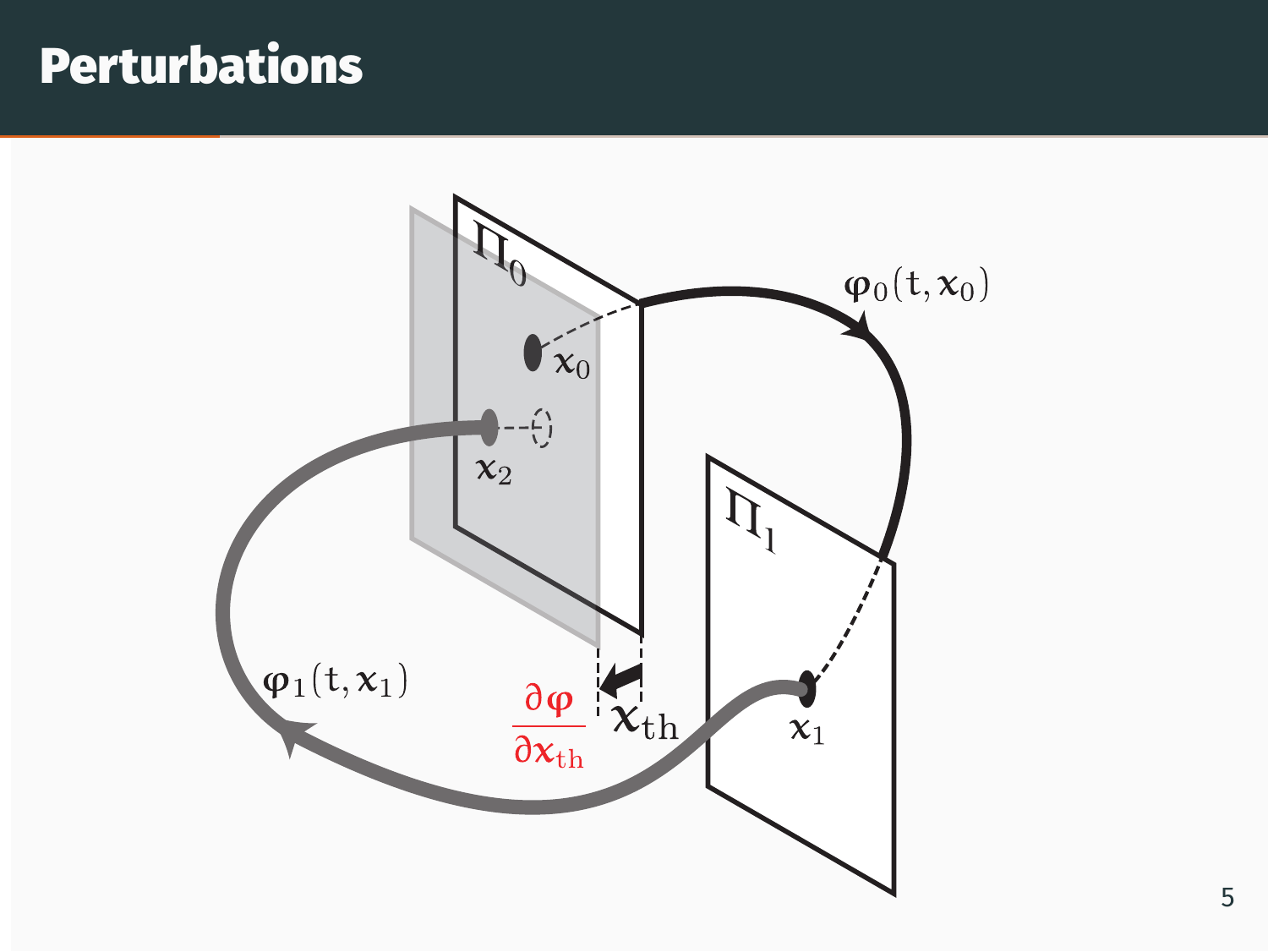#### The fixed point of the Poincaré map: *T*(*x*):

$$
T(\mathbf{x}_0) - \mathbf{x}_0 = \mathbf{0} \tag{1}
$$

The characteristic equation:

$$
\chi(\mu)=\text{det}(D\text{T}(\bm{x}_0)-\mu I)=0
$$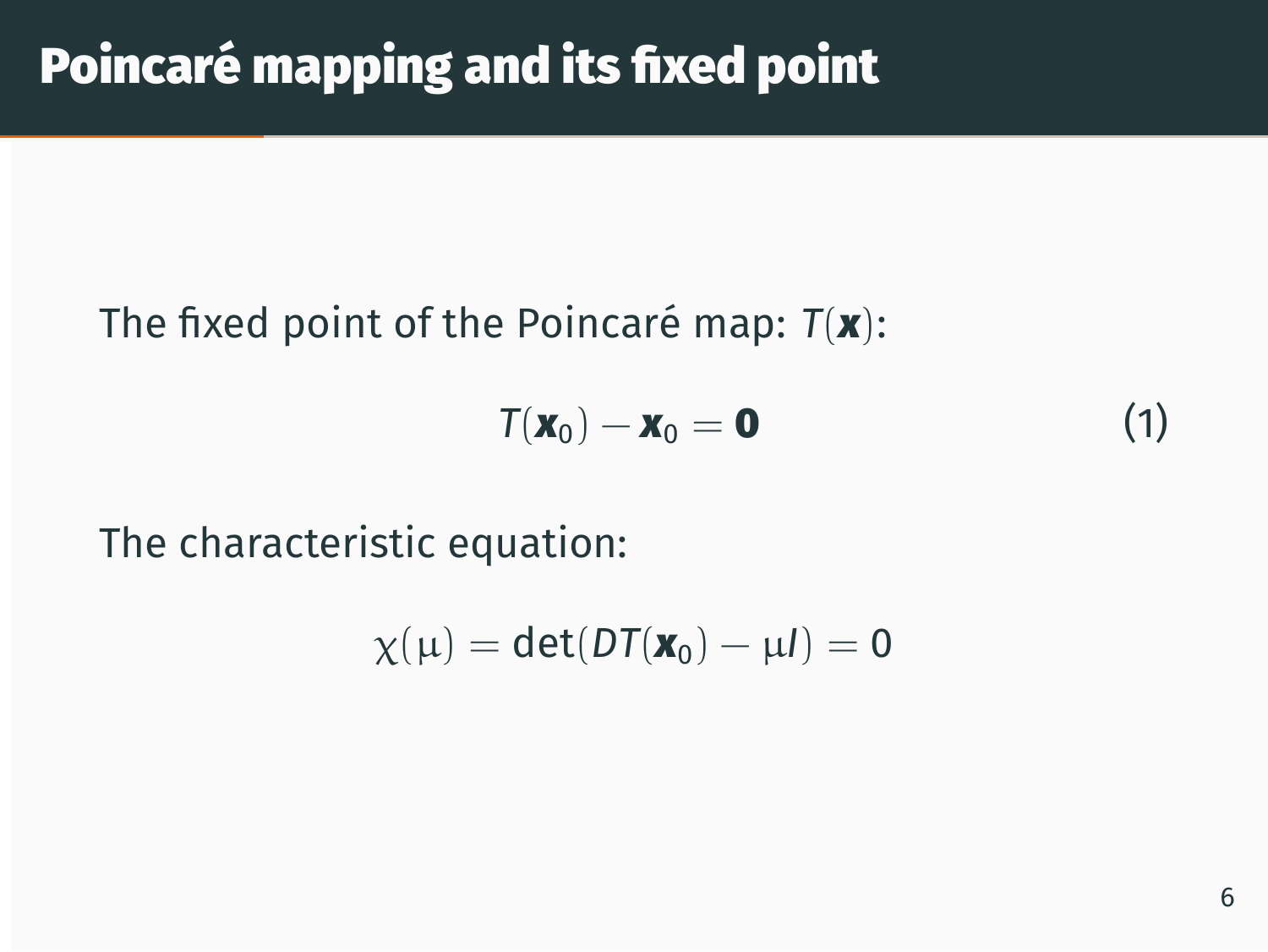# Controlling chaos for hybrid systems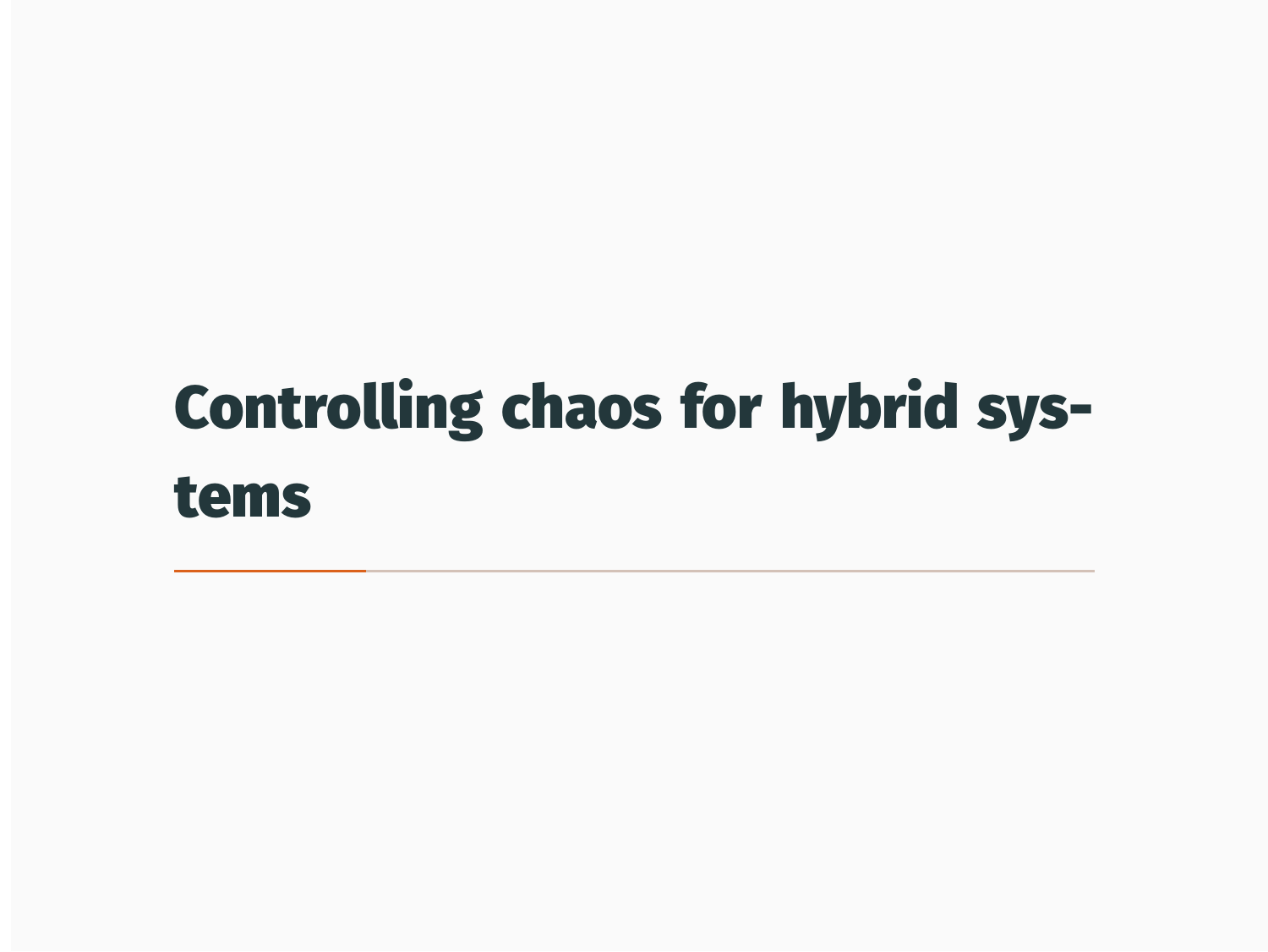#### D. Ito, et al. Int. J. Bifur. Chaos, 24, 10, 2014.

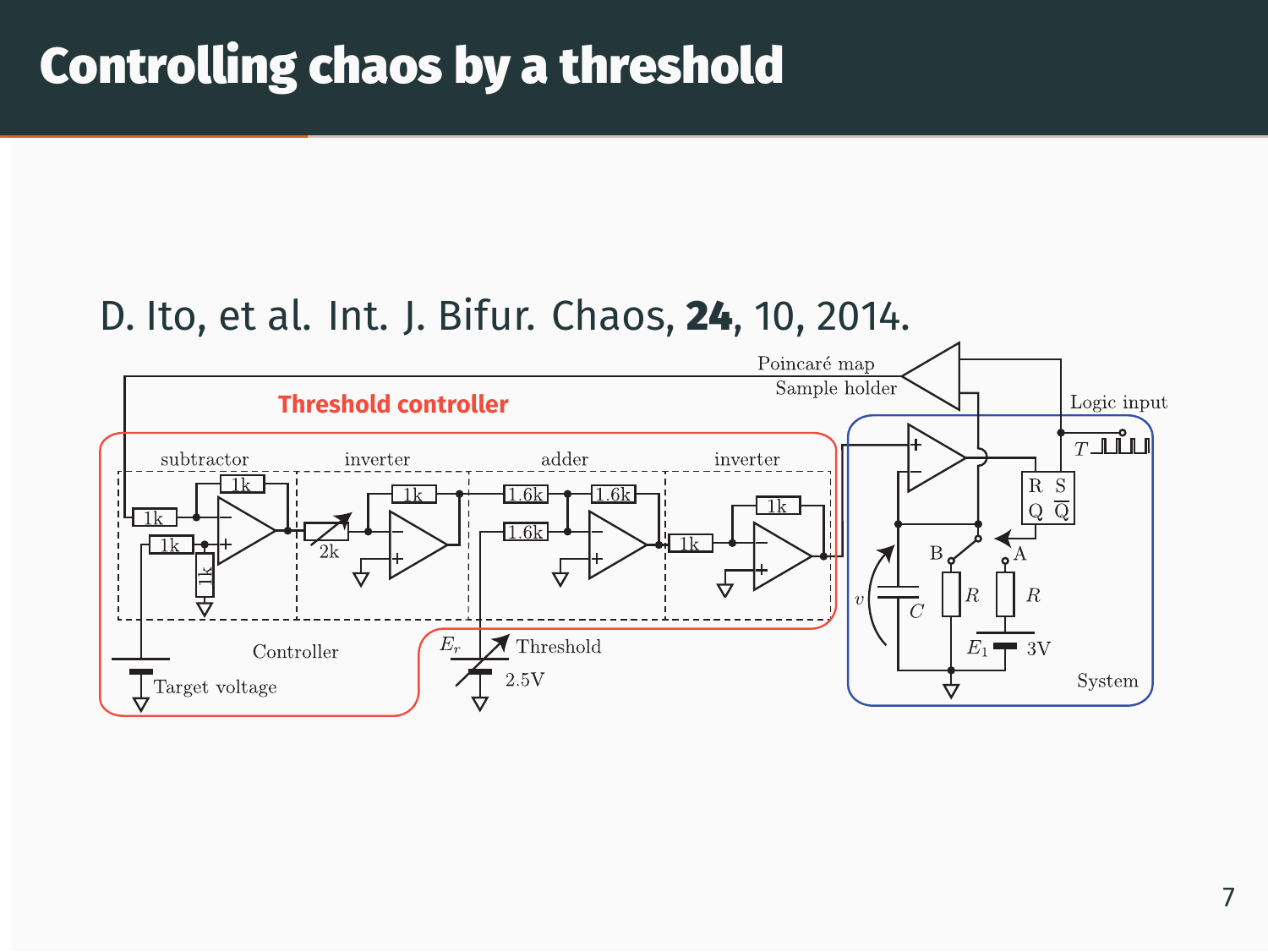### Controlling chaos by a threshold

D. Ito, et al. Int. J. Bifur. Chaos, 24, 10, 2014.

- Controller perturbes the threshold value
- The threshold value converges when completed

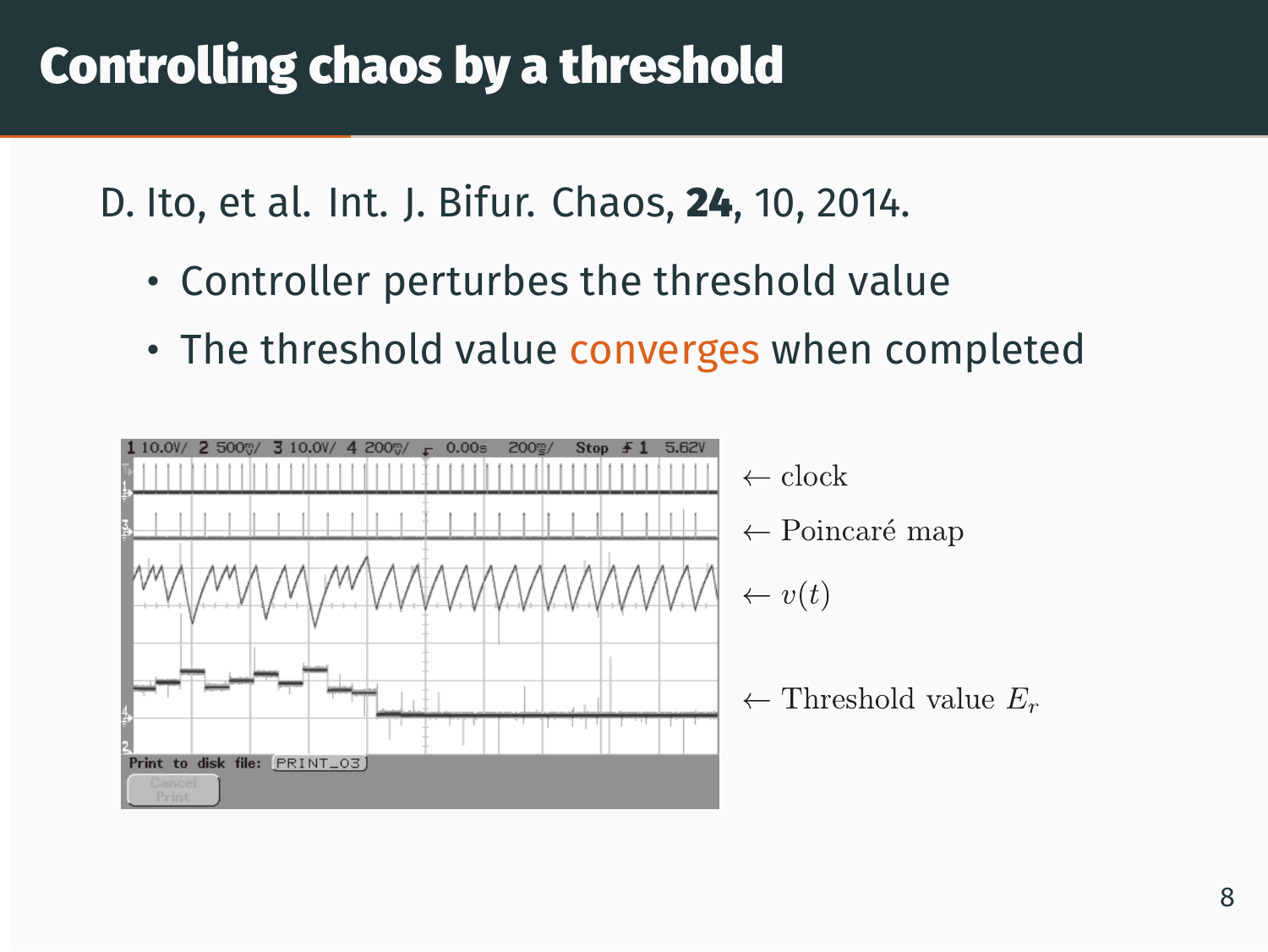In this talk, we propose...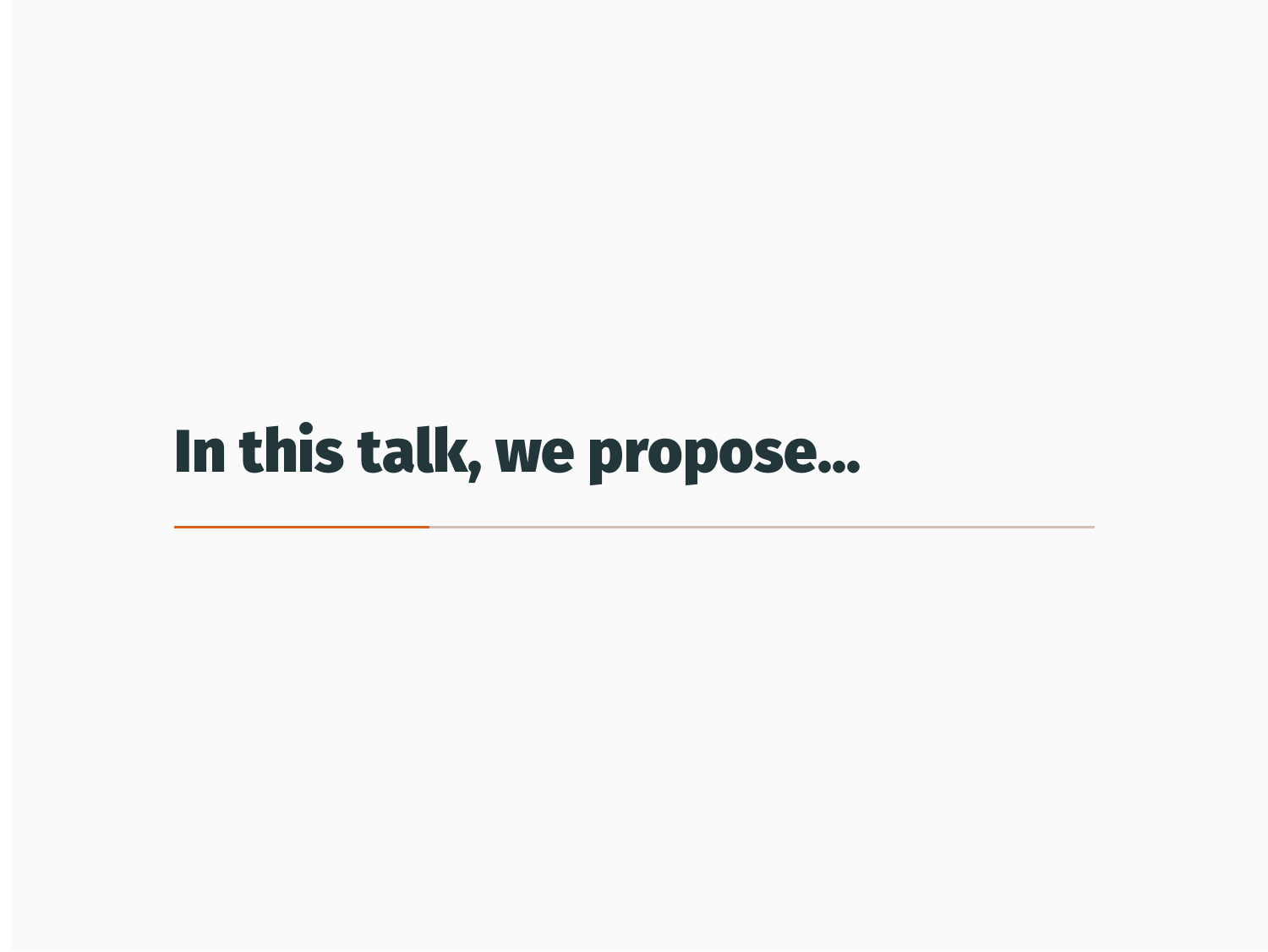### Solve a threshold value of the limit cycle whose multiplier satisfies the specific stability.

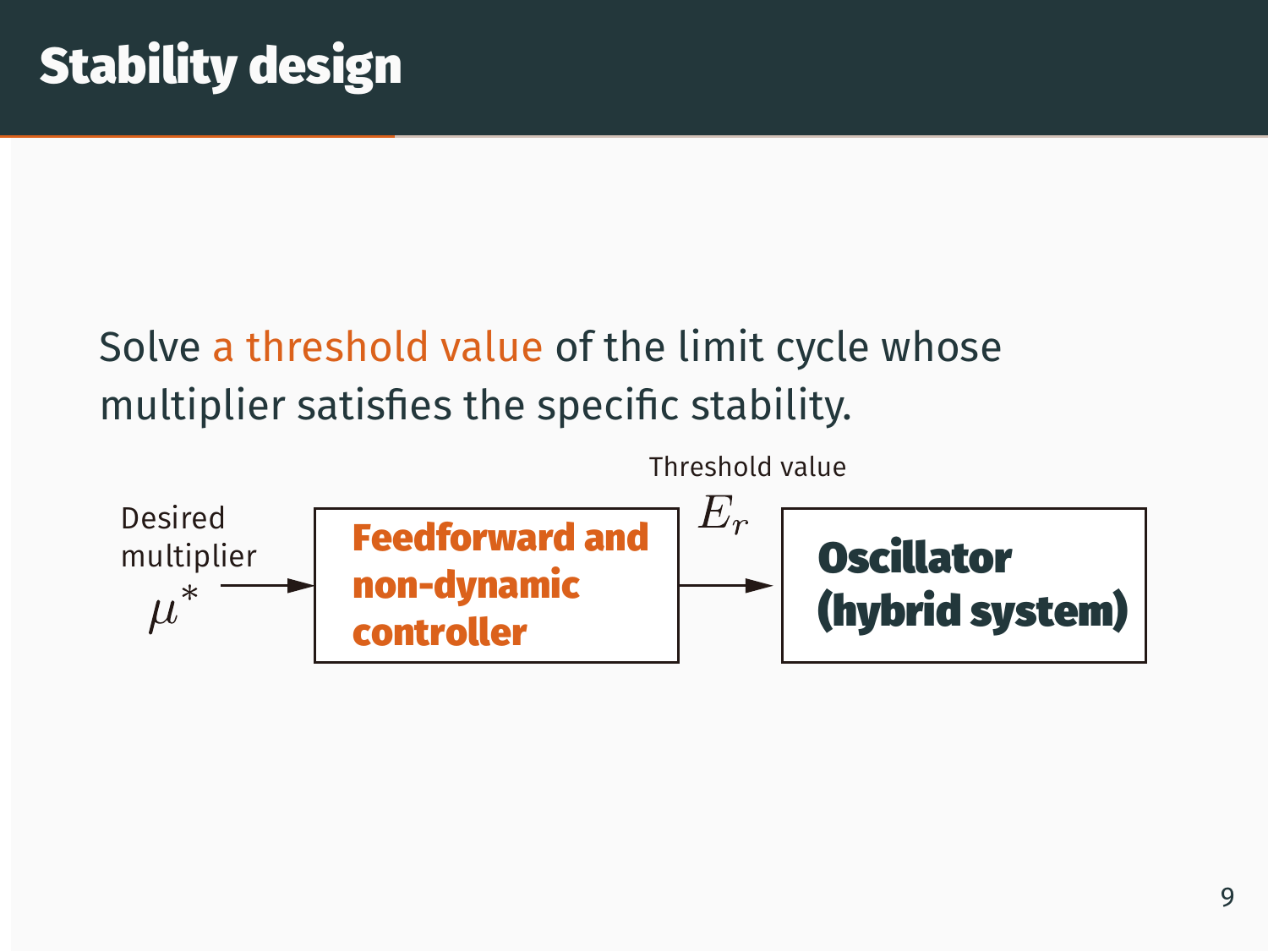### Open-loop control; an example

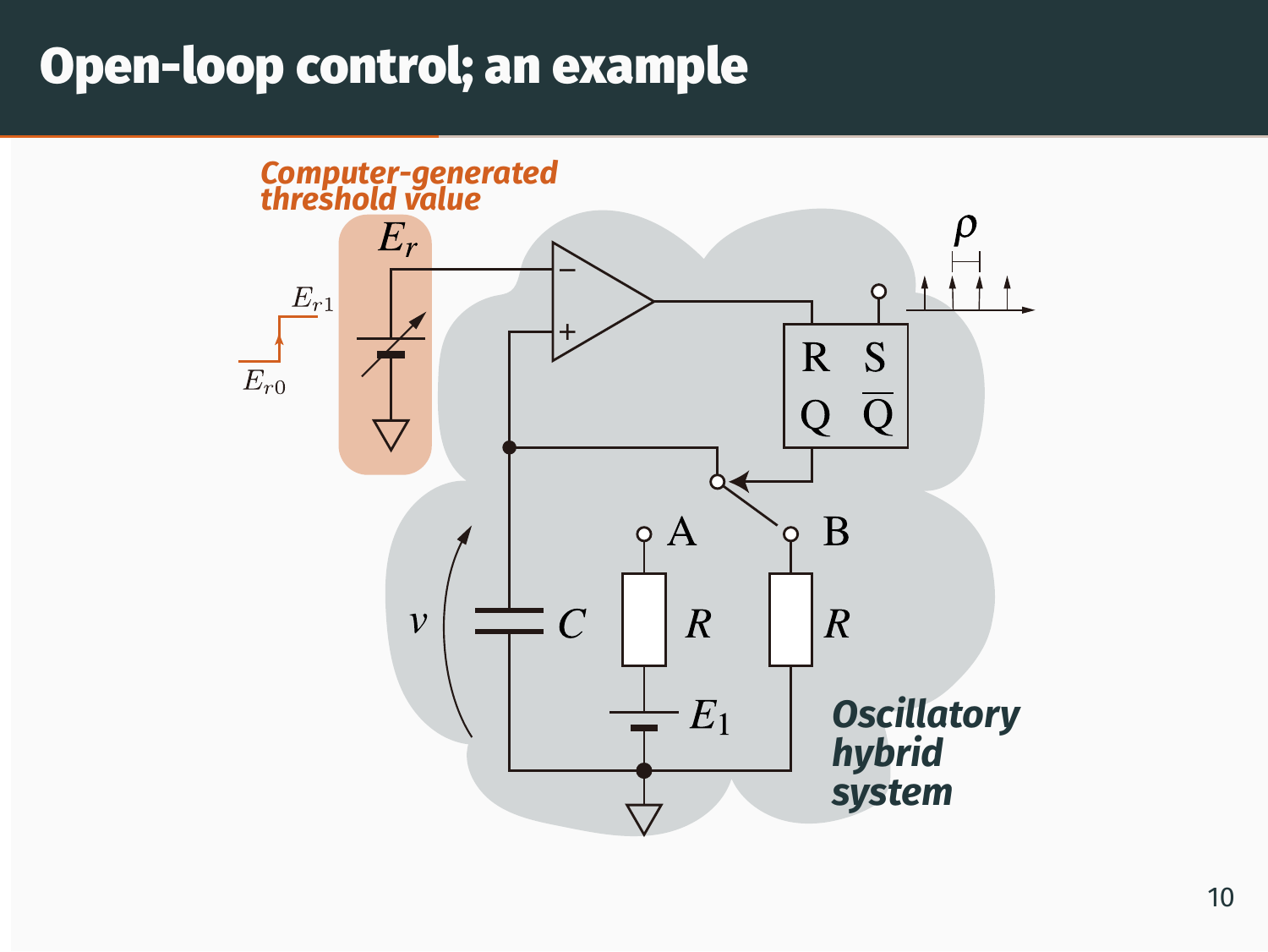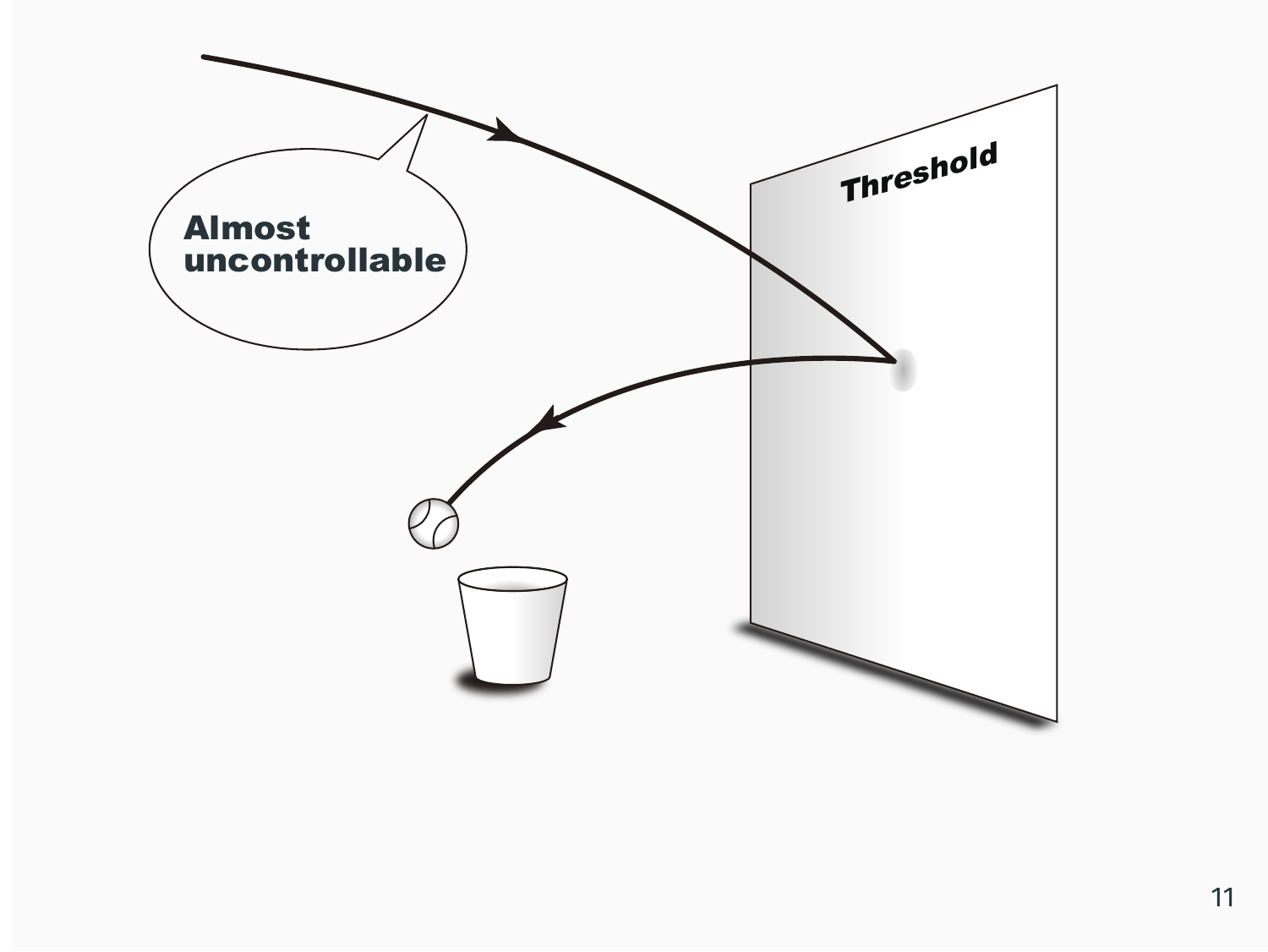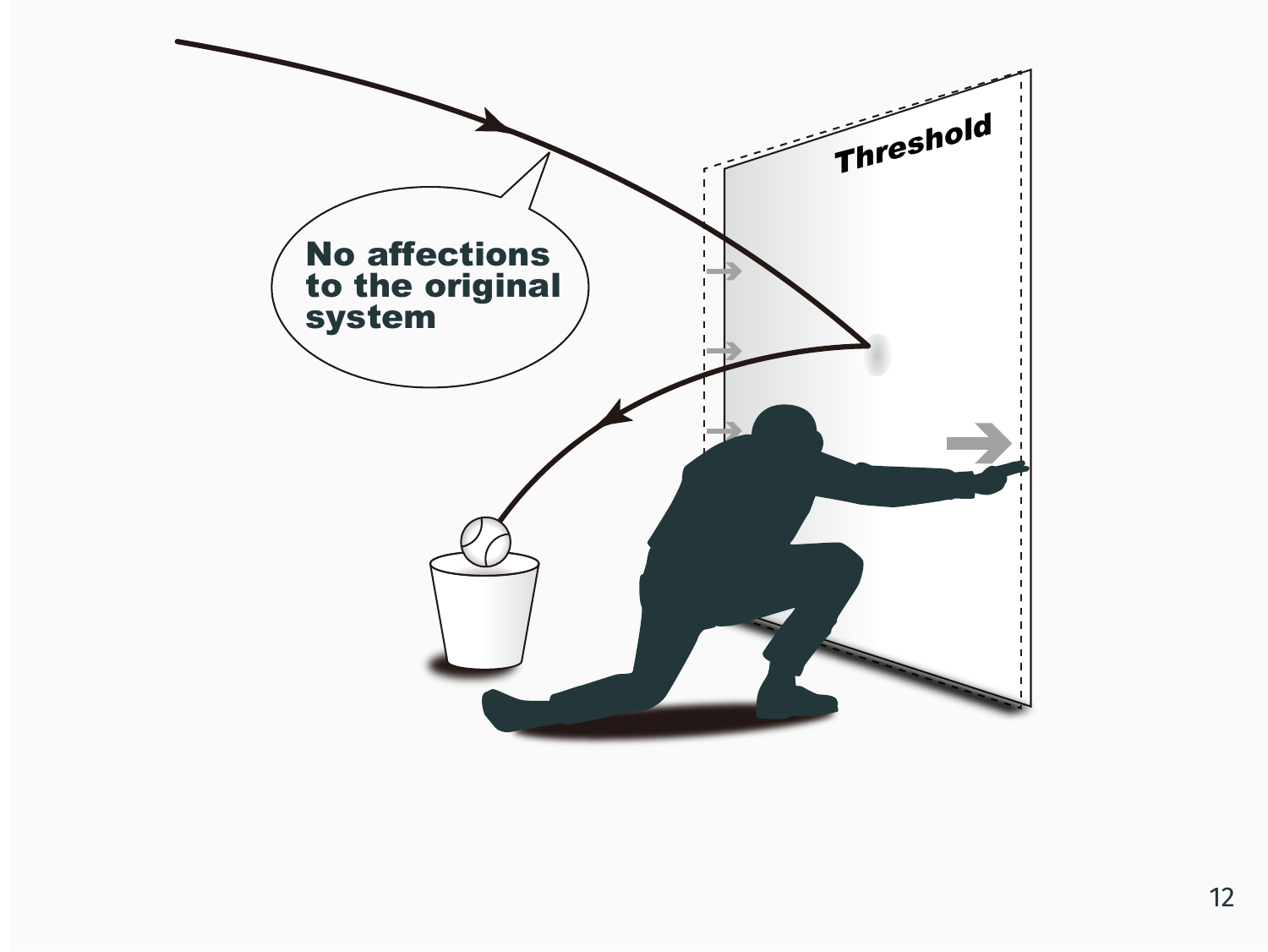Switched van der Pol oscillator:

$$
\frac{d\mathbf{x}}{dt} = \begin{cases} \mathbf{f}_0(\mathbf{x}, \epsilon, \omega) & \text{if } q(\mathbf{x}) \leq 0 \\ \mathbf{f}_1(\mathbf{x}, \epsilon, \omega) & \text{otherwise,} \end{cases}
$$
 (2)

where,

$$
\boldsymbol{f}_0 = \left(\begin{array}{c} y \\ \varepsilon_0(1-x^2)y - \omega x \end{array}\right), \quad \boldsymbol{f}_1 = \left(\begin{array}{c} y \\ \varepsilon_1(1-x^2)y - \omega x \end{array}\right).
$$

*x*<sub>th</sub> ∈ *R* is a threshold value,  $q(\mathbf{x}) = x - x$ <sub>th</sub> ∈ *R*. A solution:

$$
\mathbf{x}_i(t) = \varphi_i(t, \mathbf{x}_{i0}), \quad \mathbf{x}_i(0) = \mathbf{x}_{i0}.
$$
 (3)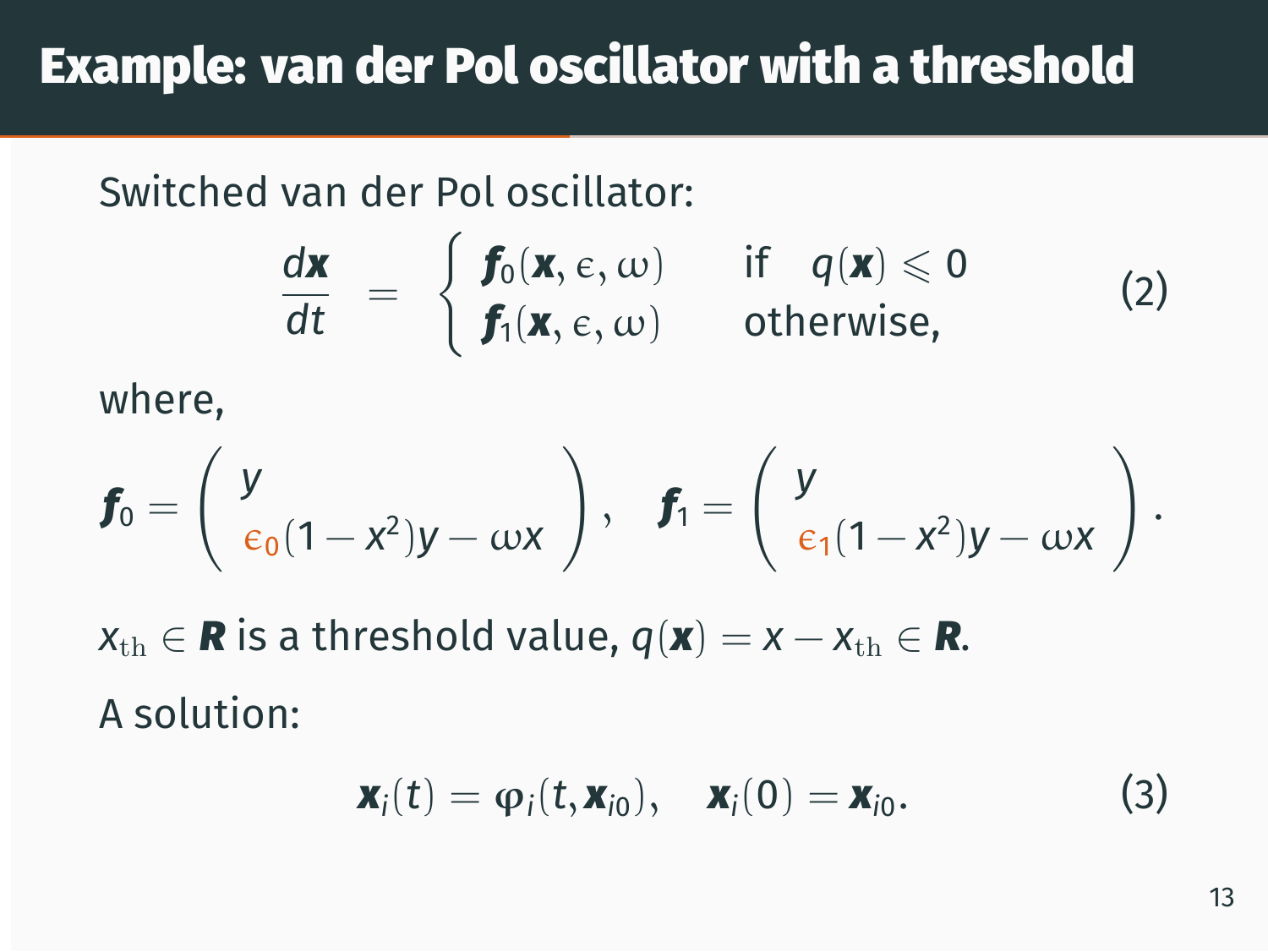### Limit cycles of hybrid dynamical systems



The threshold value may change the stability of the cycle.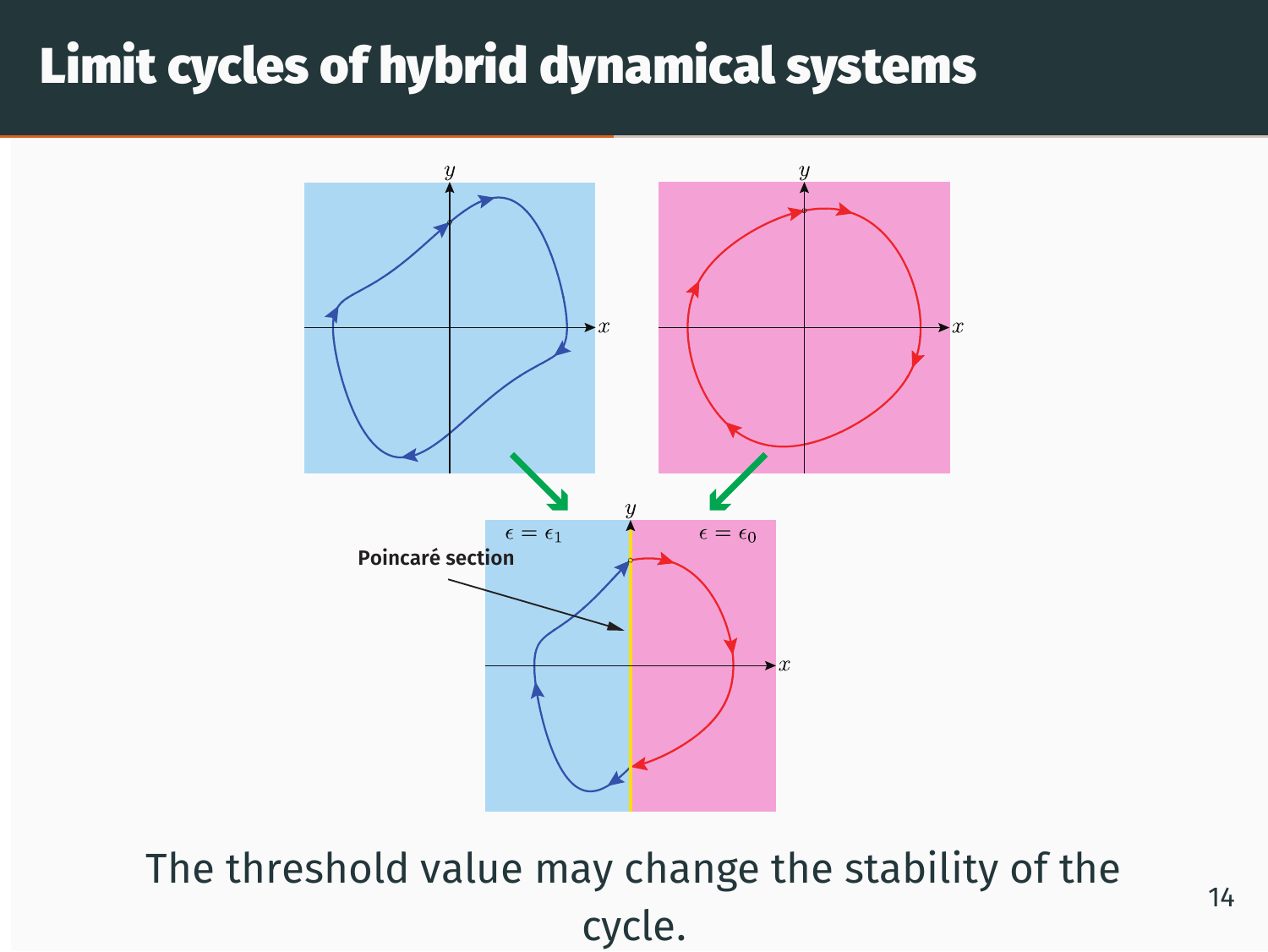## Sample phase portrait



$$
\epsilon_0 = 0.2
$$
,  $\epsilon_1 = 0.1$ , and  $x_{\text{th}} = 0.1$ .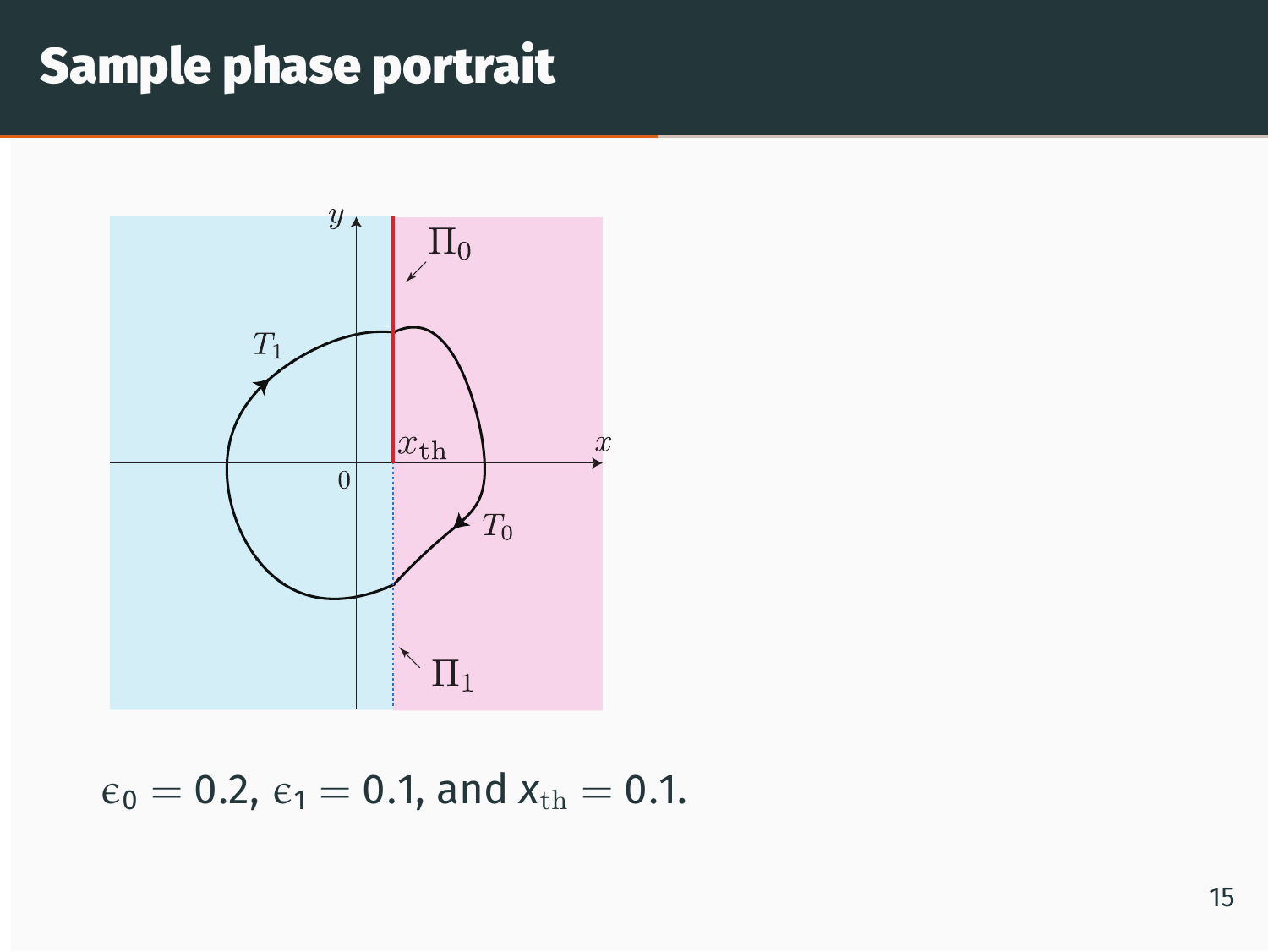### Bifurcation diagram

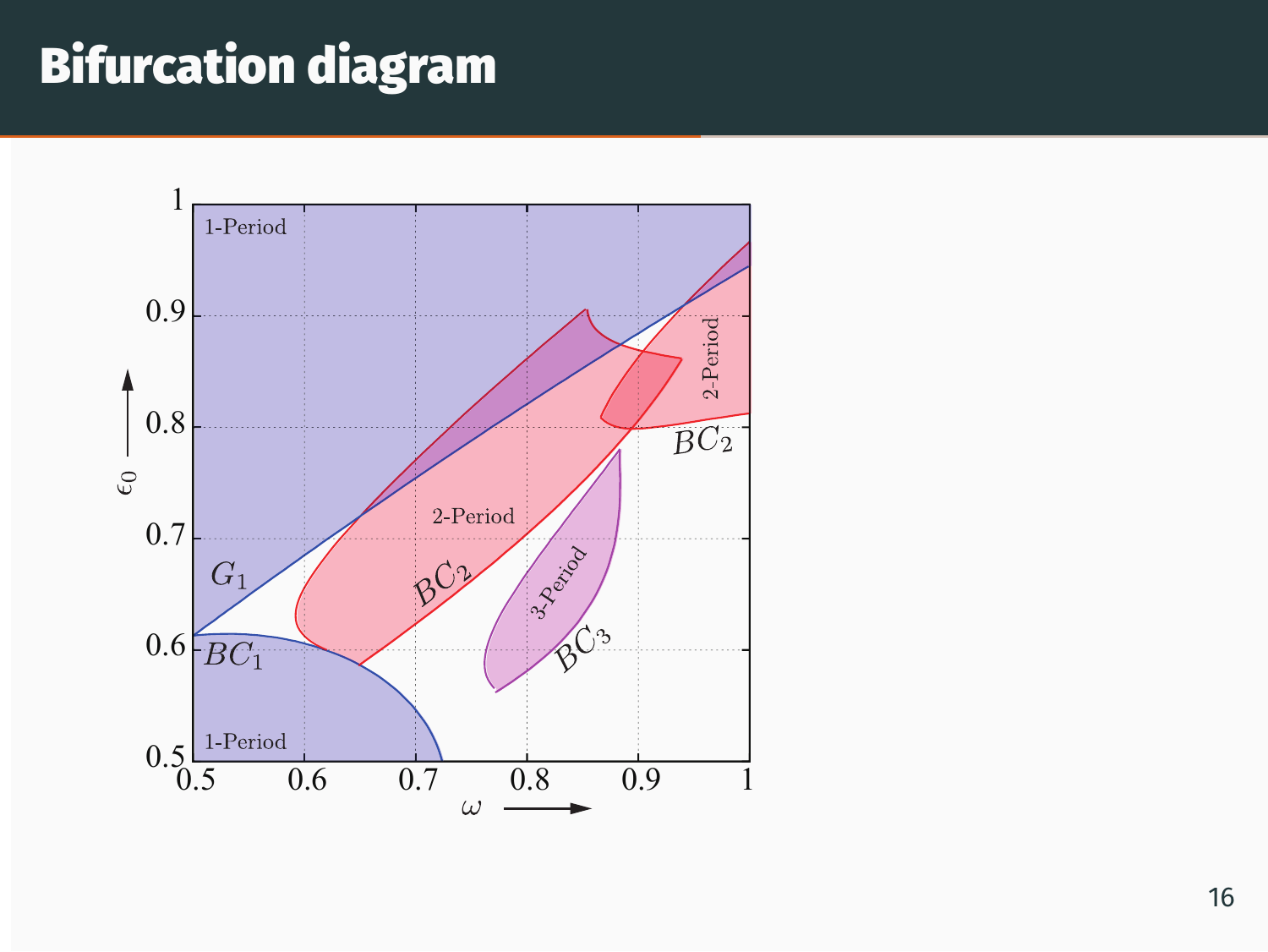The derivative with the initial value of the Poincaré map:

$$
\frac{\partial T}{\partial \mathbf{x}_0} = \prod_{i=0}^m \left. \frac{\partial T_{1-i}}{\partial \mathbf{x}_{1-i}} \right|_{t=\tau_{1-i}}.
$$
 (4)

Each Jacobian matrix is given by:

$$
\frac{\partial T_i}{\partial \mathbf{x}_i} = \left[ I_n - \frac{1}{\frac{\partial q}{\partial \mathbf{x}} \cdot \mathbf{f}_i} \frac{\partial q}{\partial \mathbf{x}} \right] \frac{\partial \varphi_i}{\partial \mathbf{x}_i}
$$
(5)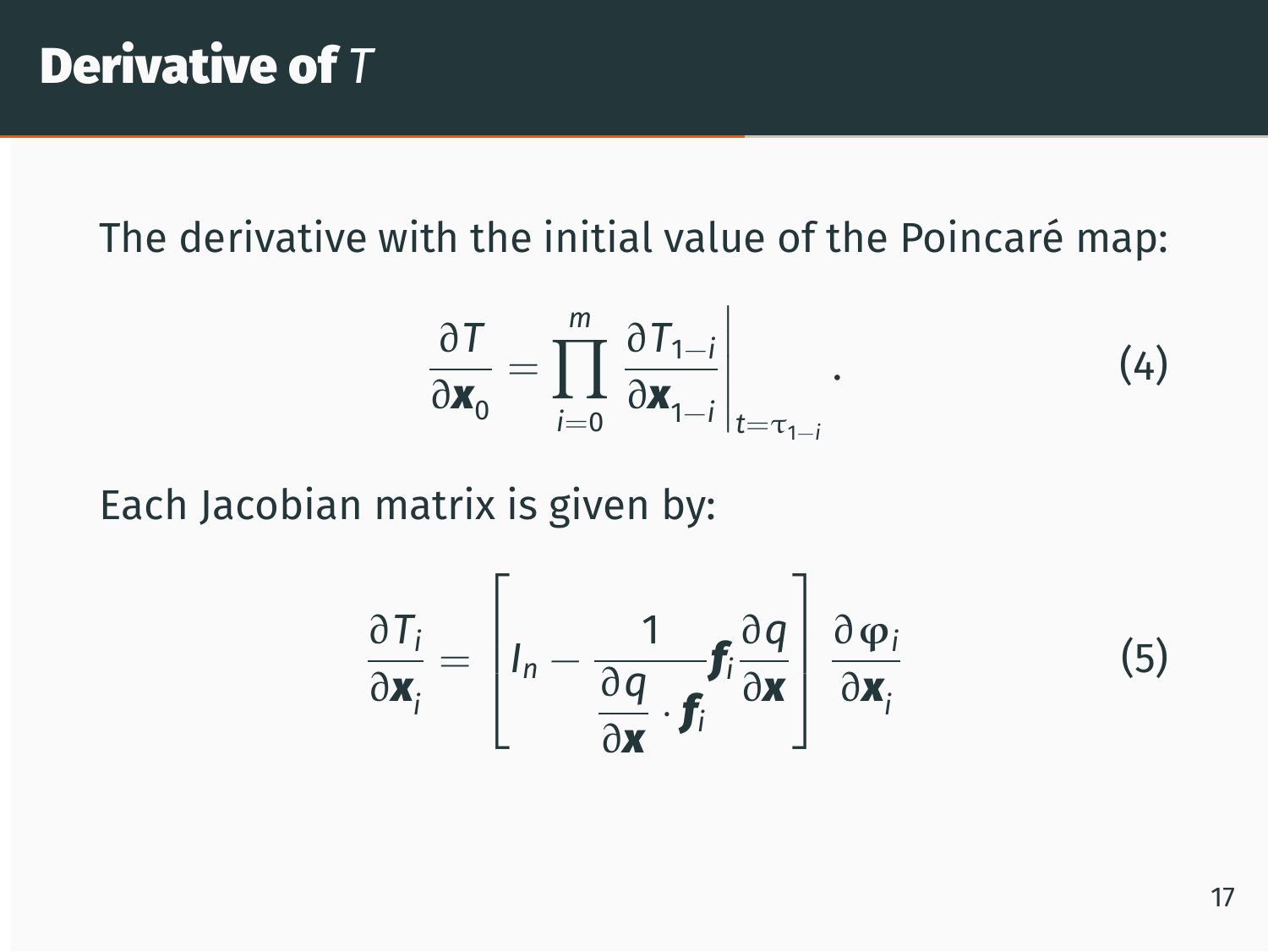

$$
\Pi_0 = \left\{ (x, y) \mid q(x) = 0, \frac{dx}{dt} > 0 \right\}, \n\Pi_1 = \left\{ (x, y) \mid q(x) = 0, \frac{dx}{dt} < 0 \right\}.
$$
\n(6)

The local map is written by

$$
T_0: \Pi_0 \to \Pi_1; \quad \mathbf{x}_0 \mapsto \mathbf{x}_1 = \varphi_0(\tau_0, \mathbf{x}_0), T_1: \Pi_1 \to \Pi_0; \quad \mathbf{x}_1 \mapsto \varphi_1(\tau_1, \mathbf{x}_1).
$$
 (7)

The Poincaré map:

$$
T(\mathbf{x}_0) = T_1 \circ T_0(\mathbf{x}_0).
$$
 (8)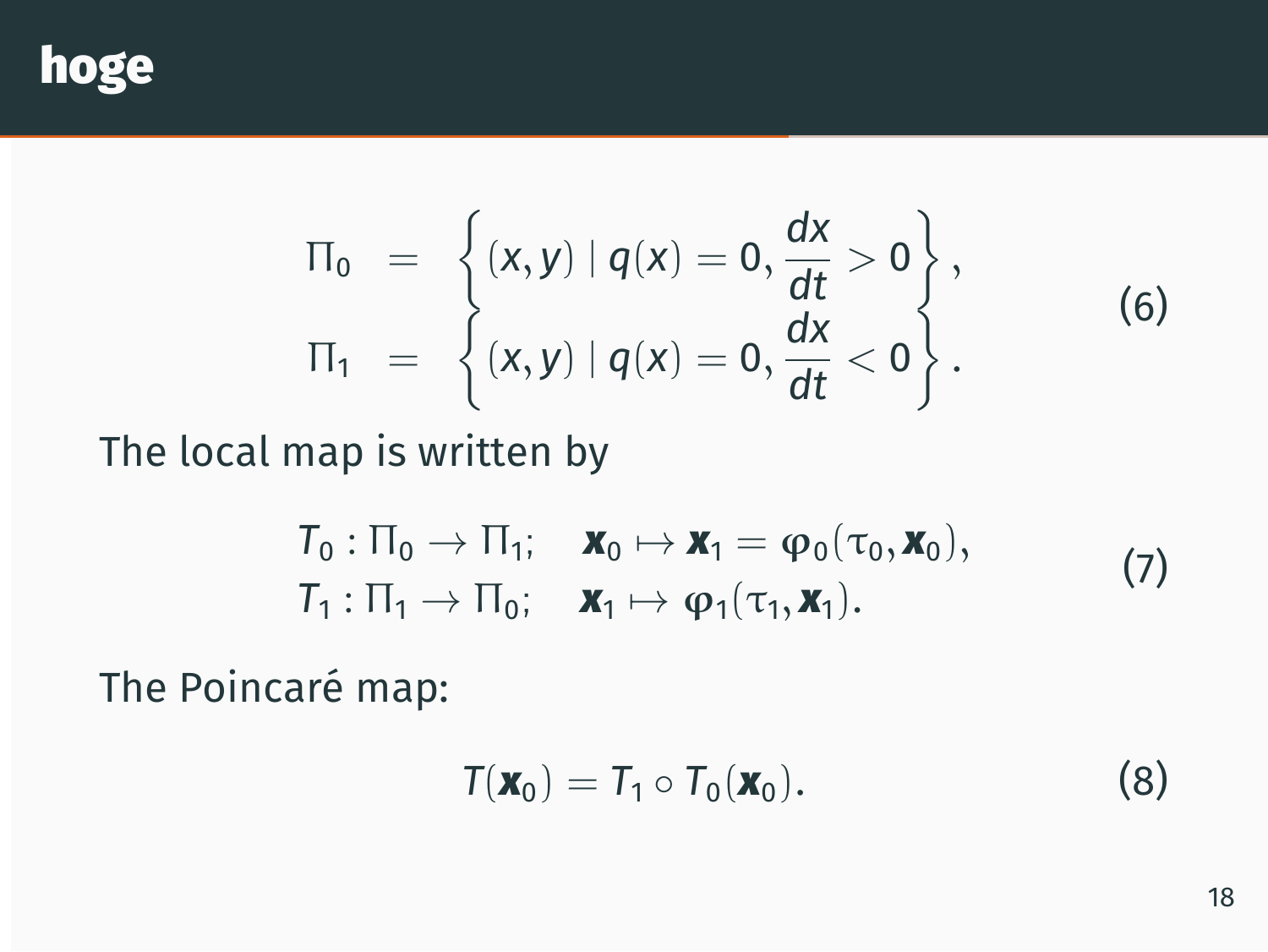### Local coodinate

The local coordinate:  $u \in \Sigma_0 \subset \mathbb{R}$ 

A projection *p* and an embedding map *p* −1 :

$$
p^{-1}:\Sigma_0\to\Pi_0,\ p:\Pi_0\to\Sigma_0.
$$
 (9)

The Poincaré mapping on the local coordinate:

$$
T_{\ell}:\Sigma_0\to\Sigma_0;\quad u\mapsto p\circ T\circ p^{-1}(u). \qquad\qquad(10)
$$

The fixed point of the Poincaré mapping *u ∗*

$$
T_{\ell}(u_0)-u_0=0.
$$
 (11)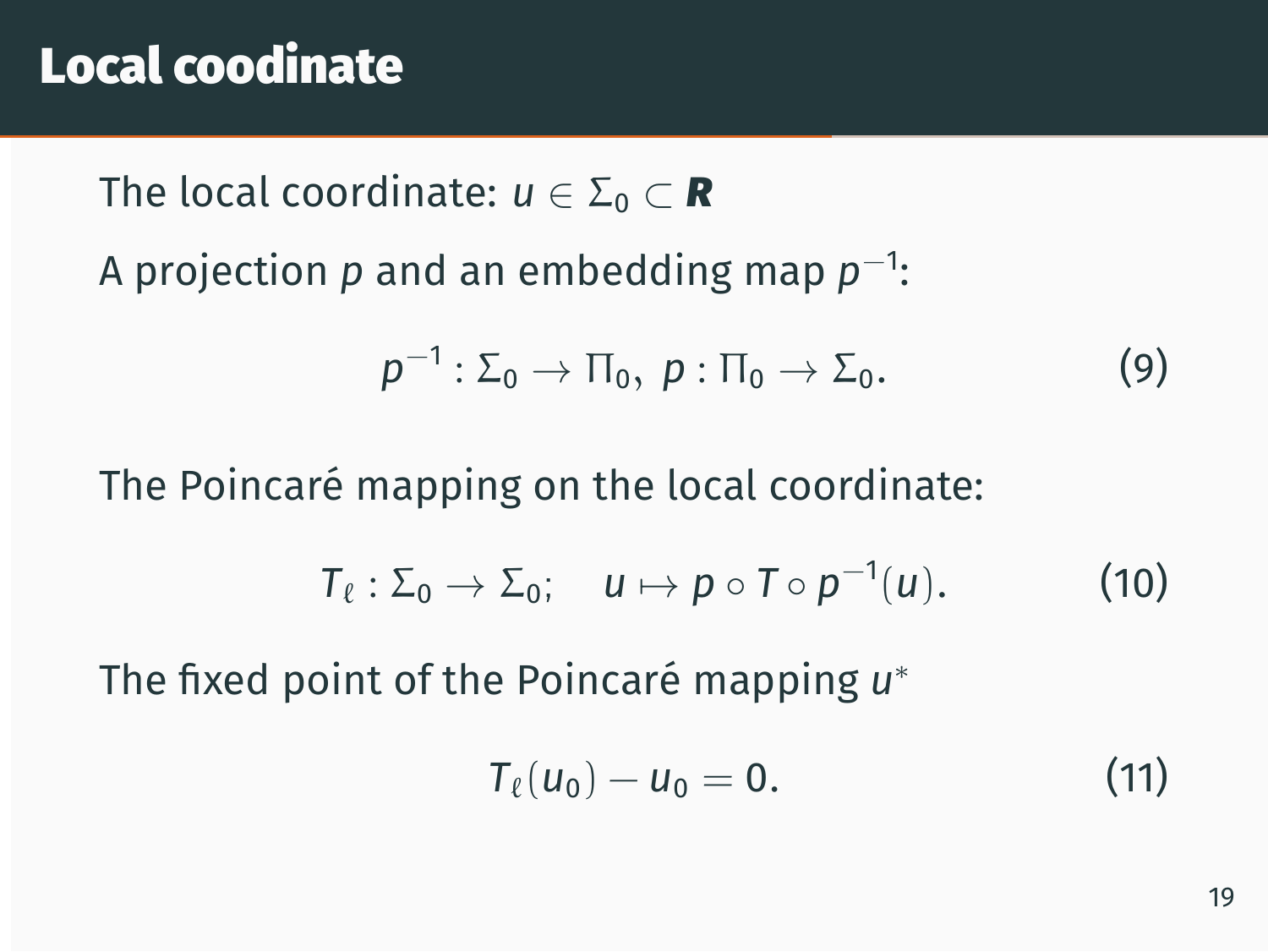# Jacobian matrix

The Jacobian matrix is given by

$$
\frac{\partial T_{\ell}}{\partial u_0} = DT_{\ell}(u_0) = \frac{\partial p}{\partial \mathbf{x}} \frac{\partial T}{\partial \mathbf{x}_0} \frac{\partial p^{-1}}{\partial u}.
$$
 (12)

The characteristic equation for the fixed point is given by

$$
\chi_{\ell}(\mu) = \det(DT_{\ell} - \mu^* I) = 0, \qquad (13)
$$

where  $\mu^*$  is specified multiplier. We can obtain a parameter  $x_{\rm th}$  with the specified  $\mu^*$  by solving Eq. (11) and (13).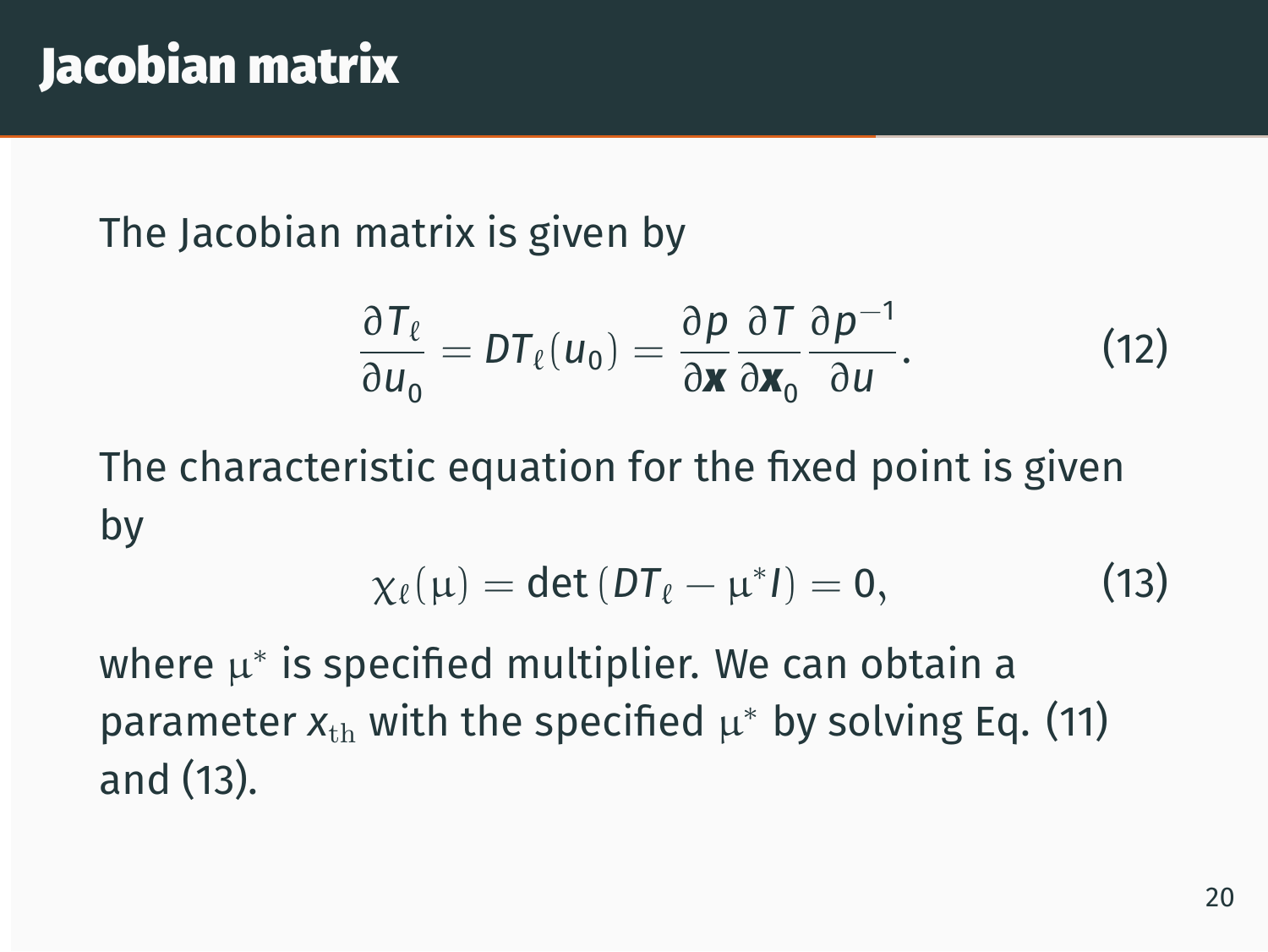### The derivative with  $x_{th}$  is required in Newton's method and is obtained from the previous study as follows:

$$
\frac{\partial T_{\ell}}{\partial x_{\text{th}}} = \frac{\partial p}{\partial \mathbf{x}} \frac{\partial T}{\partial x_{\text{th}}}.
$$
 (14)

Now we are ready to solve them for  $\mathbf{u}_0$  and  $\mathbf{x}_{\text{th}}$ .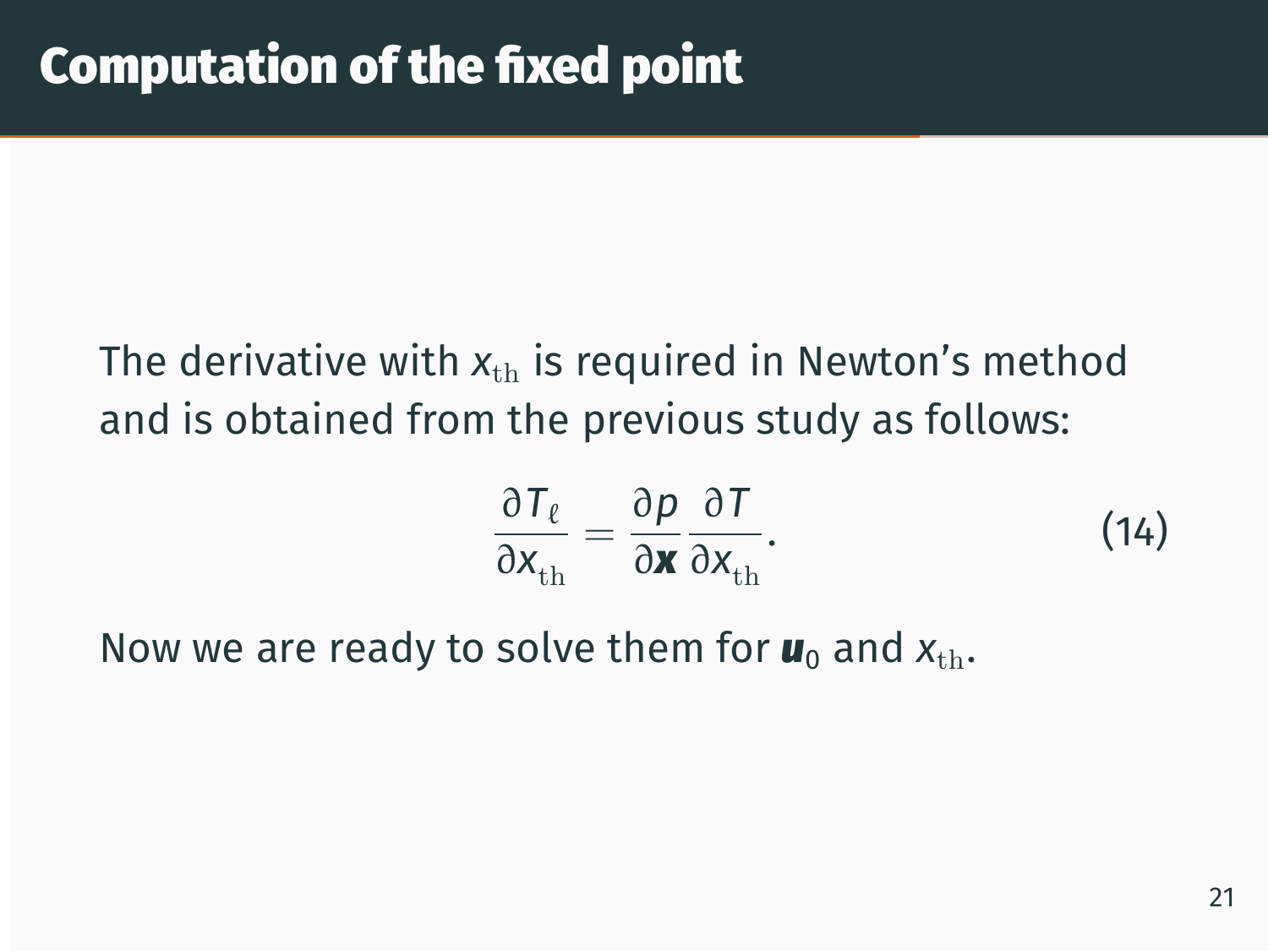- 1. Give the desired multiplier
- 2. Compute the threshold value satisfying the multiplier
- 3. Change the threshold value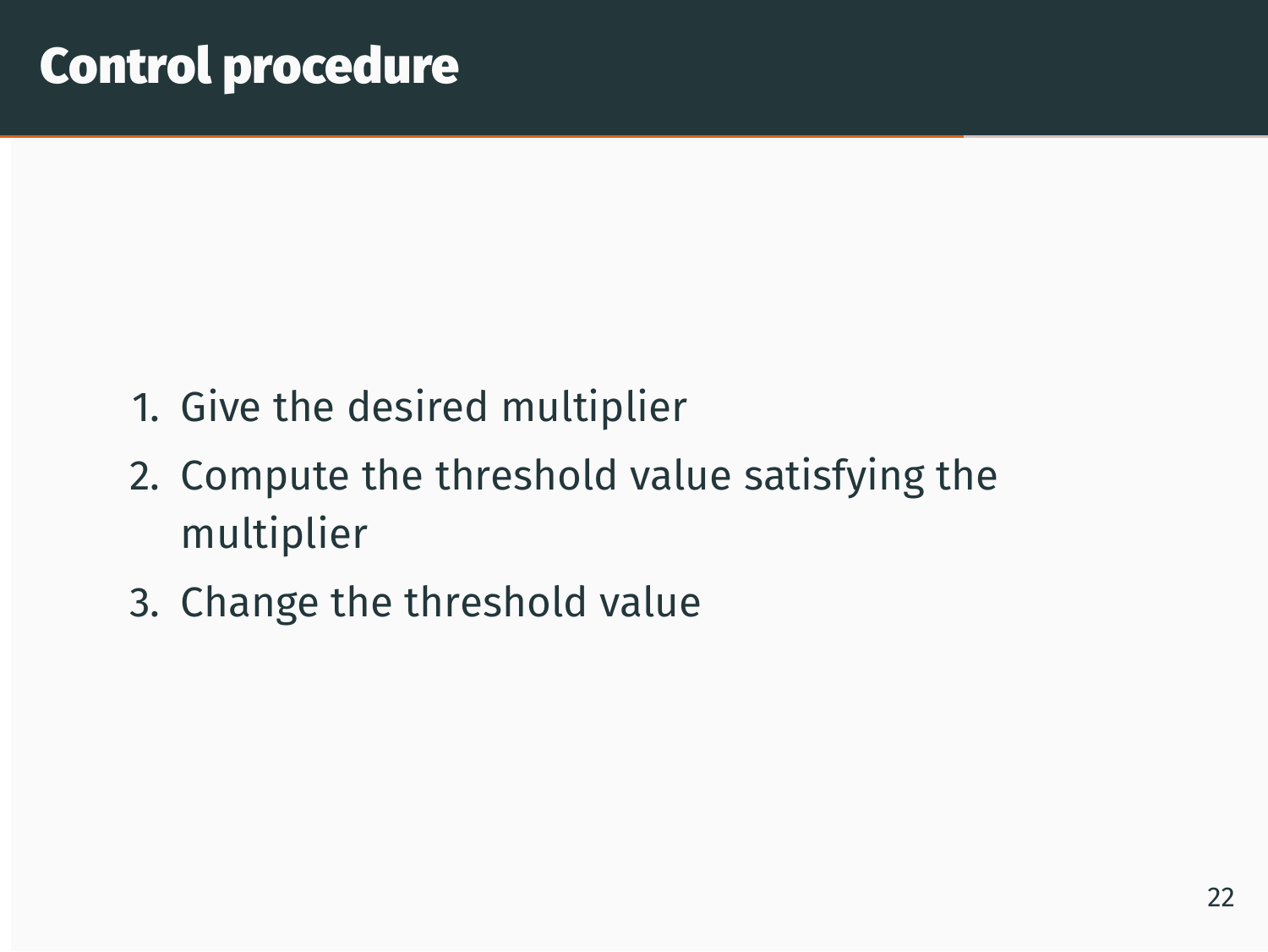### **Isocline,**  $\epsilon_0 = 0.2$



(a)  $\epsilon_1 = 1.0$ (b)  $\epsilon_1 = 0.4$ (c)  $\epsilon_1 = 0.3$ (d)  $\epsilon_1 = 0.2$ (e)  $\epsilon_1 = 0.1$ (f)  $\epsilon_1 = 0.0$ 

*E*<sup>*r*</sup>  $\Leftrightarrow$  *x*<sup>th</sup>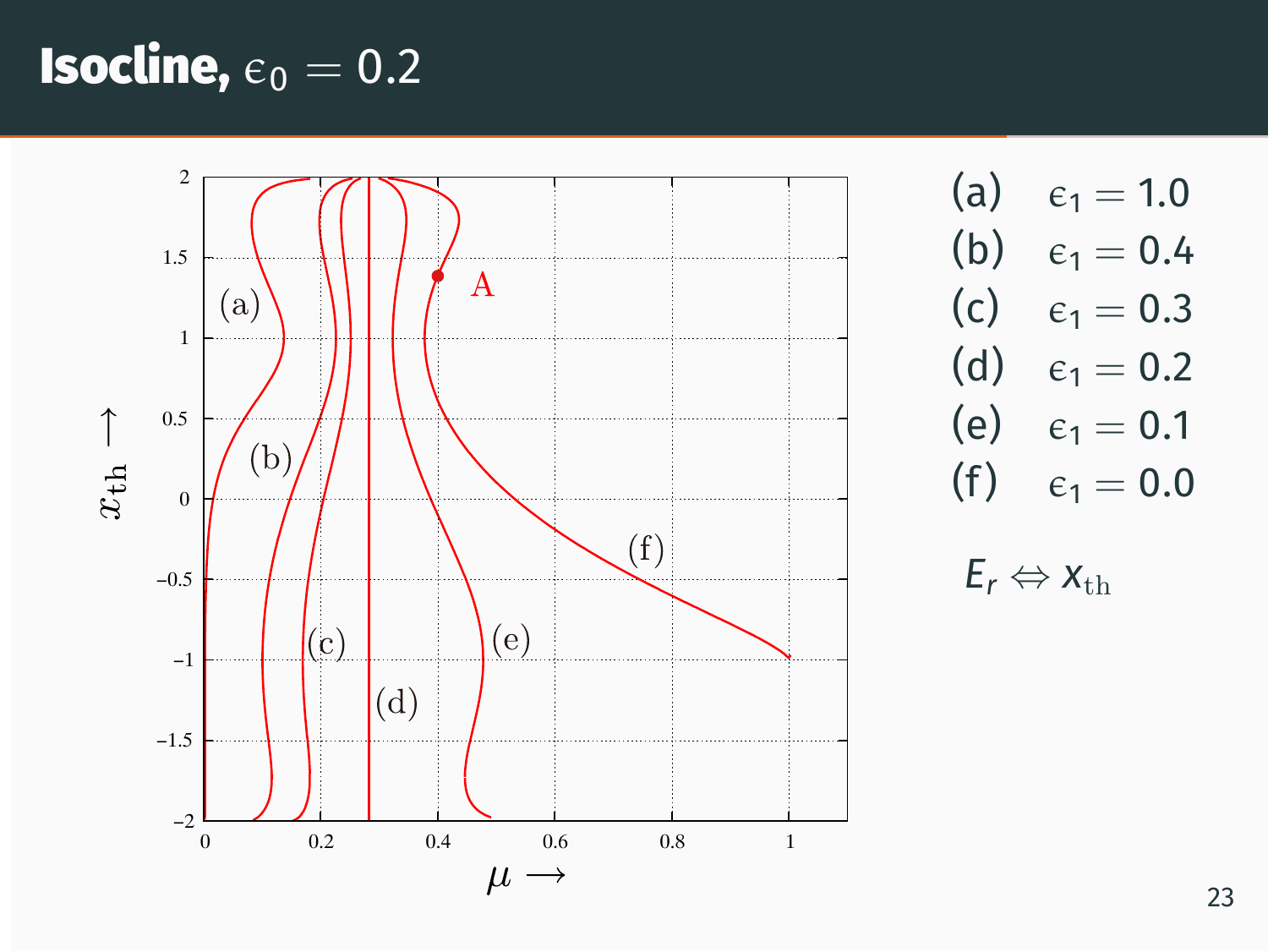## **Isocline,**  $\epsilon_0 = 0.2$

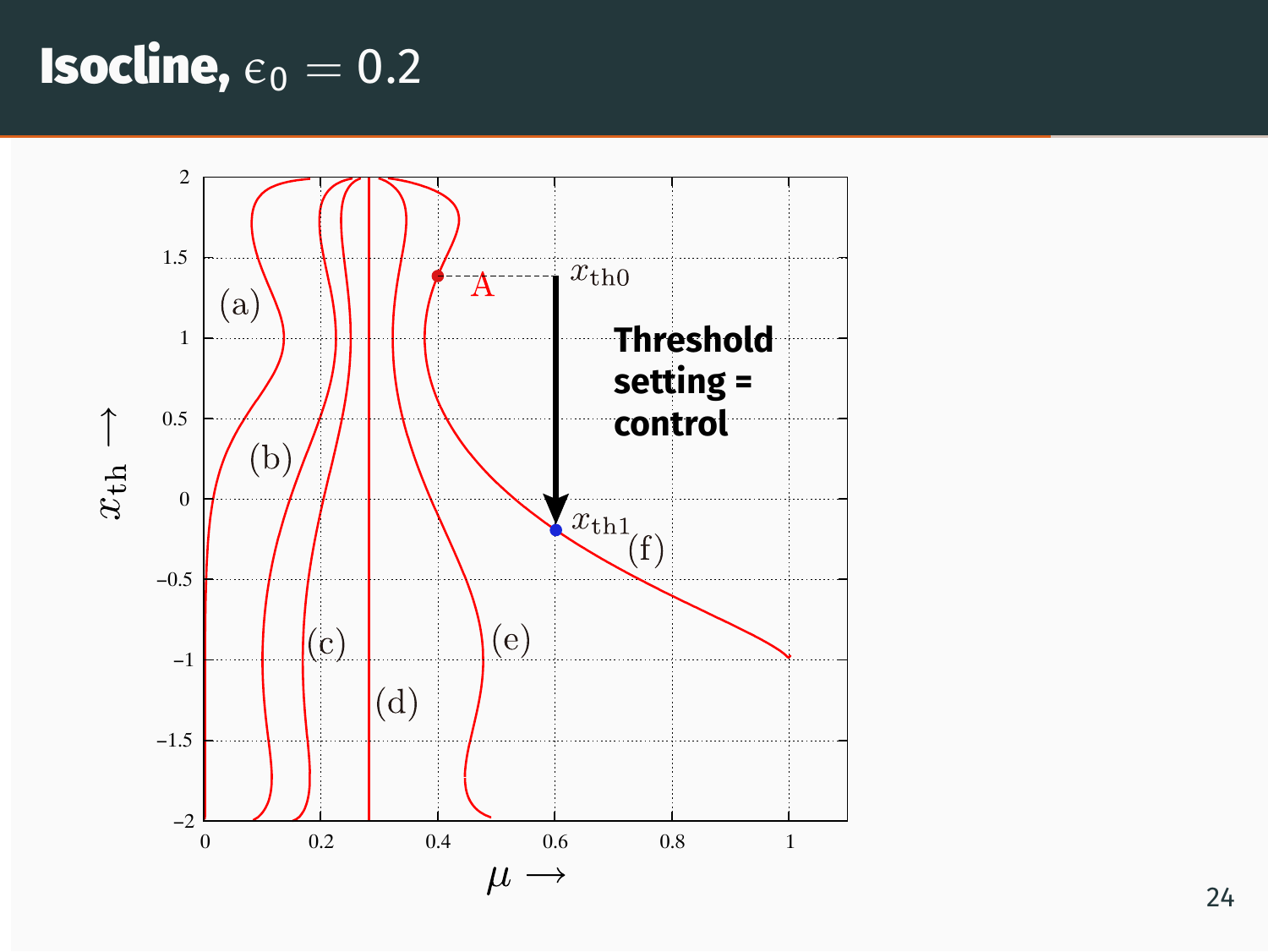### At point A,  $\mu = 0.4$

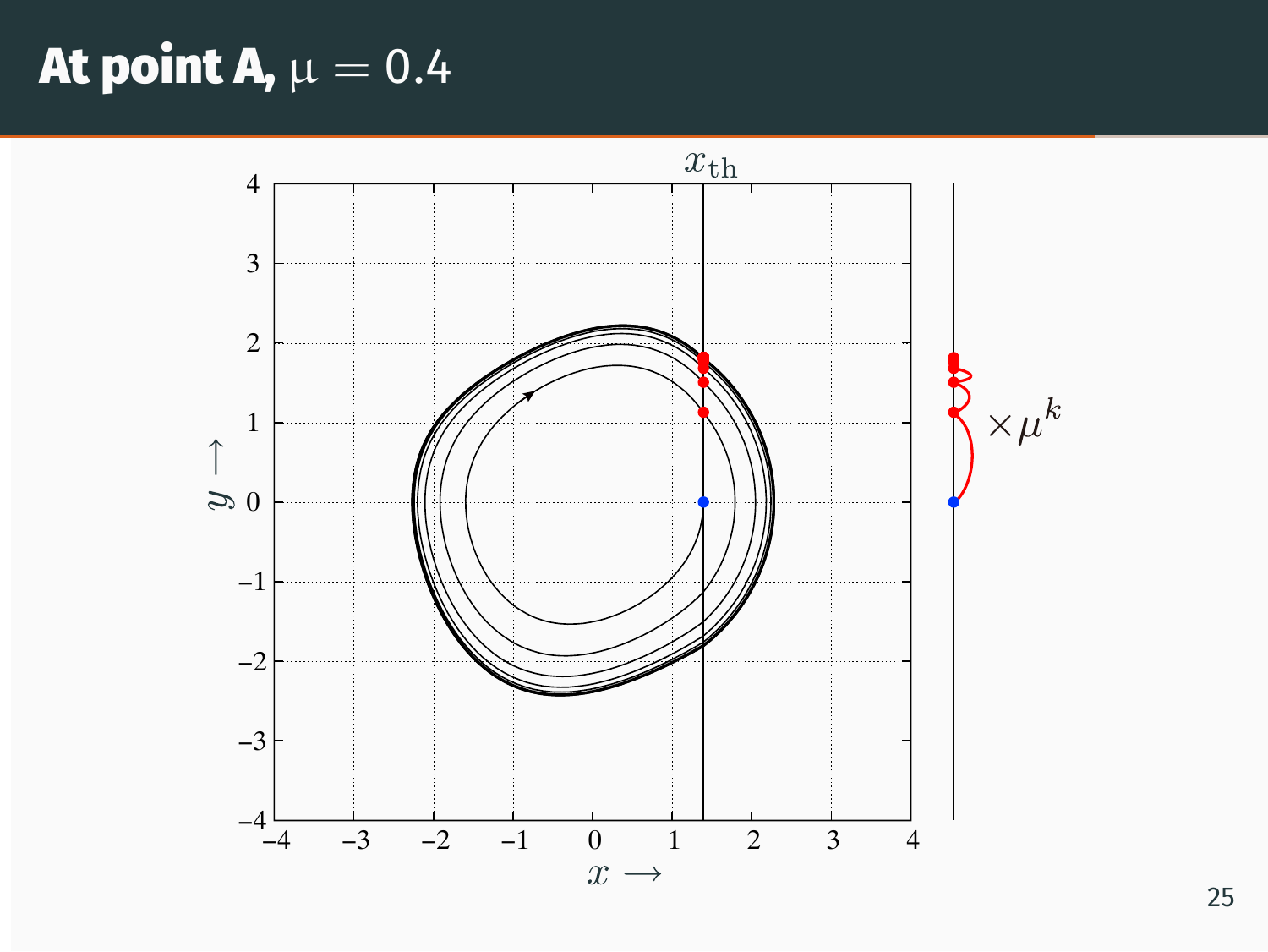### Features and advantages

- Change of the threshold value: an implicit parameter
	- No control energy is consumed
	- No explicit parameter is changed system unchanged
	- Transition: almost original system behavior
- Non-dynamical controller is realized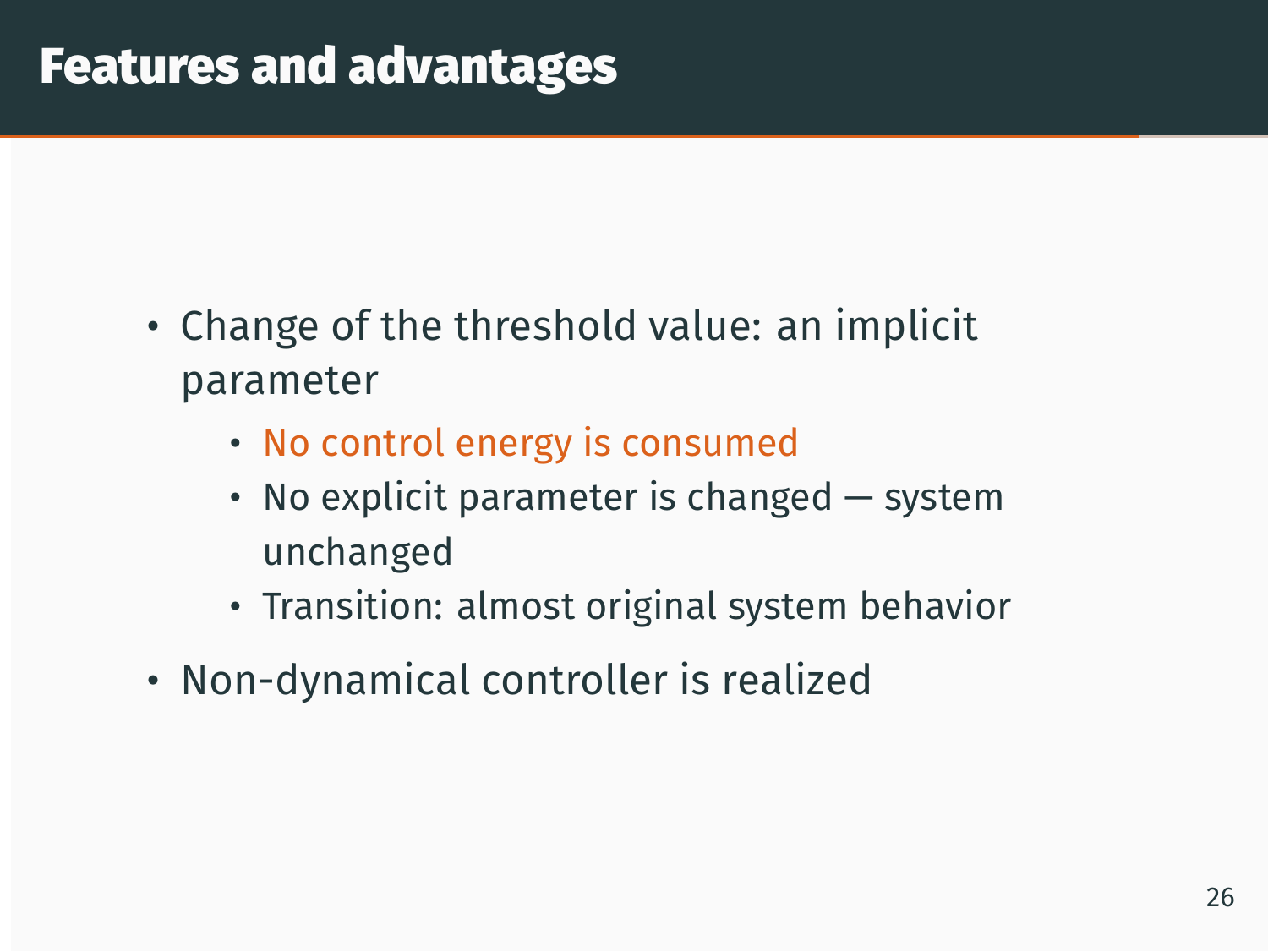### Concluding Remarks

- Stability with the threshold value for the given hybrid systems are computable
- A limit cycle holding a desirable stability is controlled by the threshold value
- The control scheme is easy: just change a threshold value stepwisely
- **NO TRANSITION**, No affection to the state variables, basically.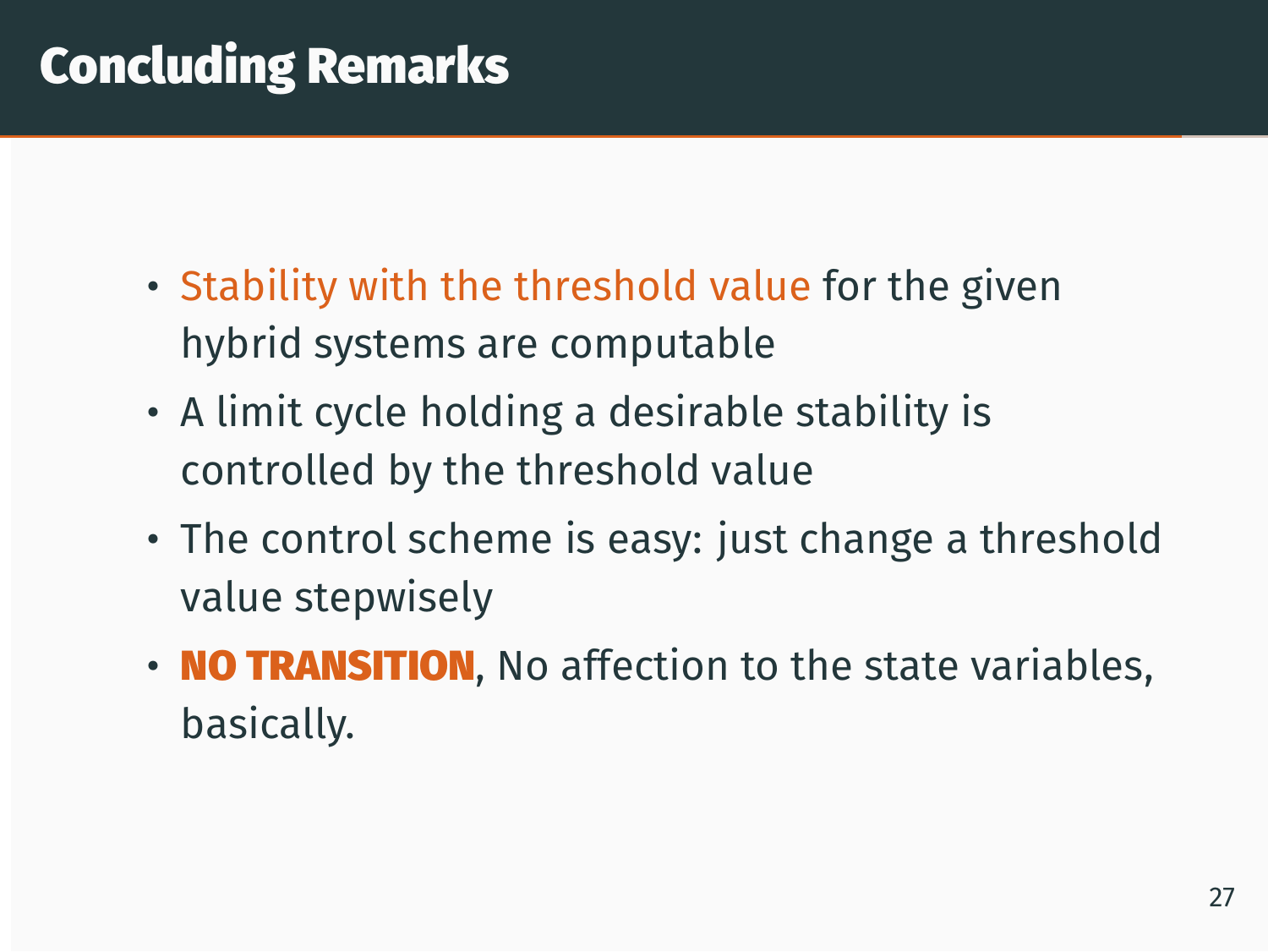#### References

- K. Aihara, J. Imura and T. Ueta (eds), *Analysis and* 記 *Control of Complex Dynamical Systems,* Springer, Tokyo, Mar. 2015.
- D. Ito, T. Ueta, T. Kousaka, J. Imura, and K. Aihara, F "Controlling Chaos of Hybrid Systems by Variable Threshold Values," Int. J. Bifurcation and Chaos, Vol. 24, No. 10, 1450125, 2014.
- F T. Ueta, S. Tsuji, T. Yoshinaga, and H. Kawakami, "Calculation of the isocline for the fixed point with a specified argument of complex multipliers," in Proc. IEEE/ISCAS 2001, Vol. 2, pp. 755–758, 2001.